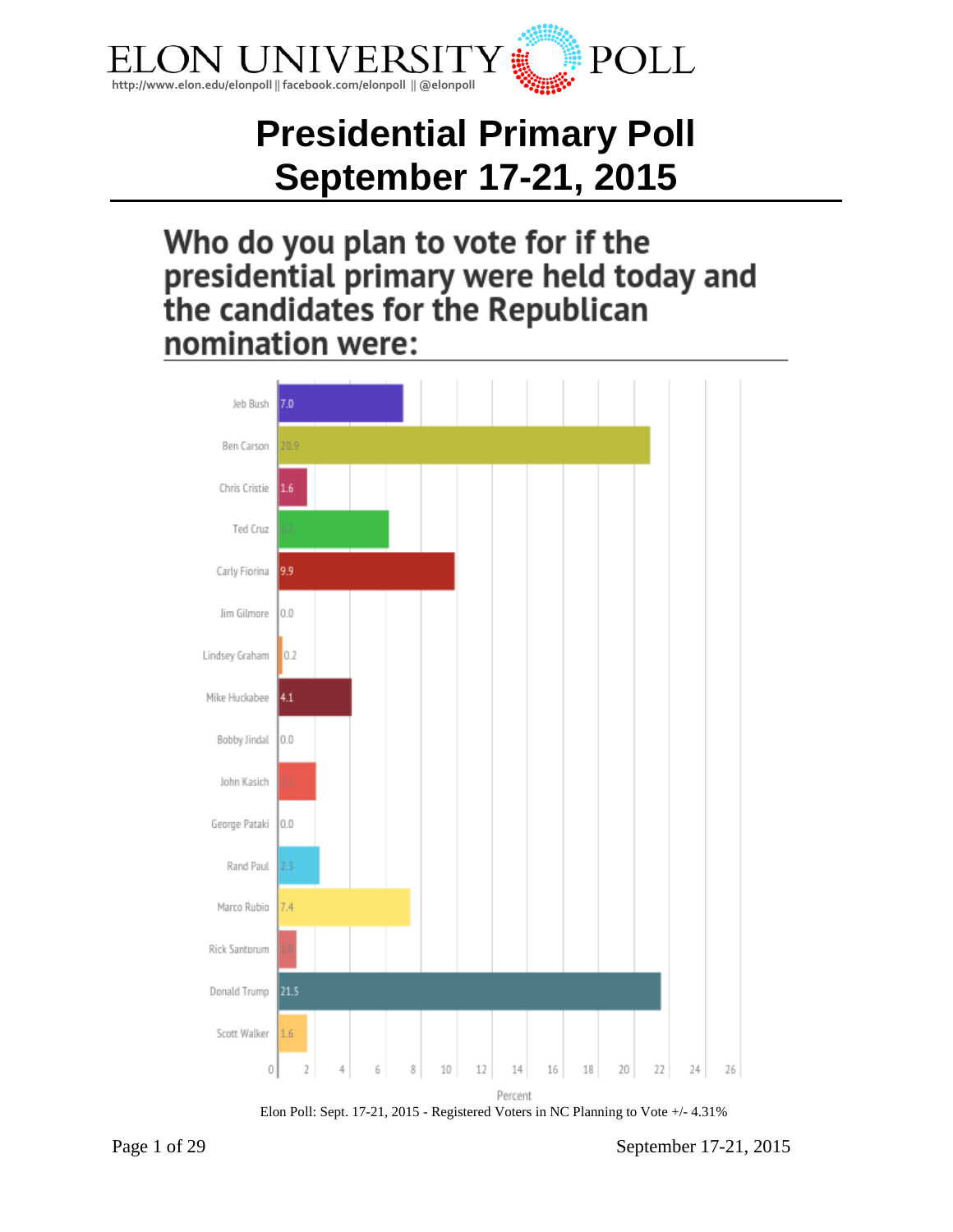

## **TABLE OF CONTENTS**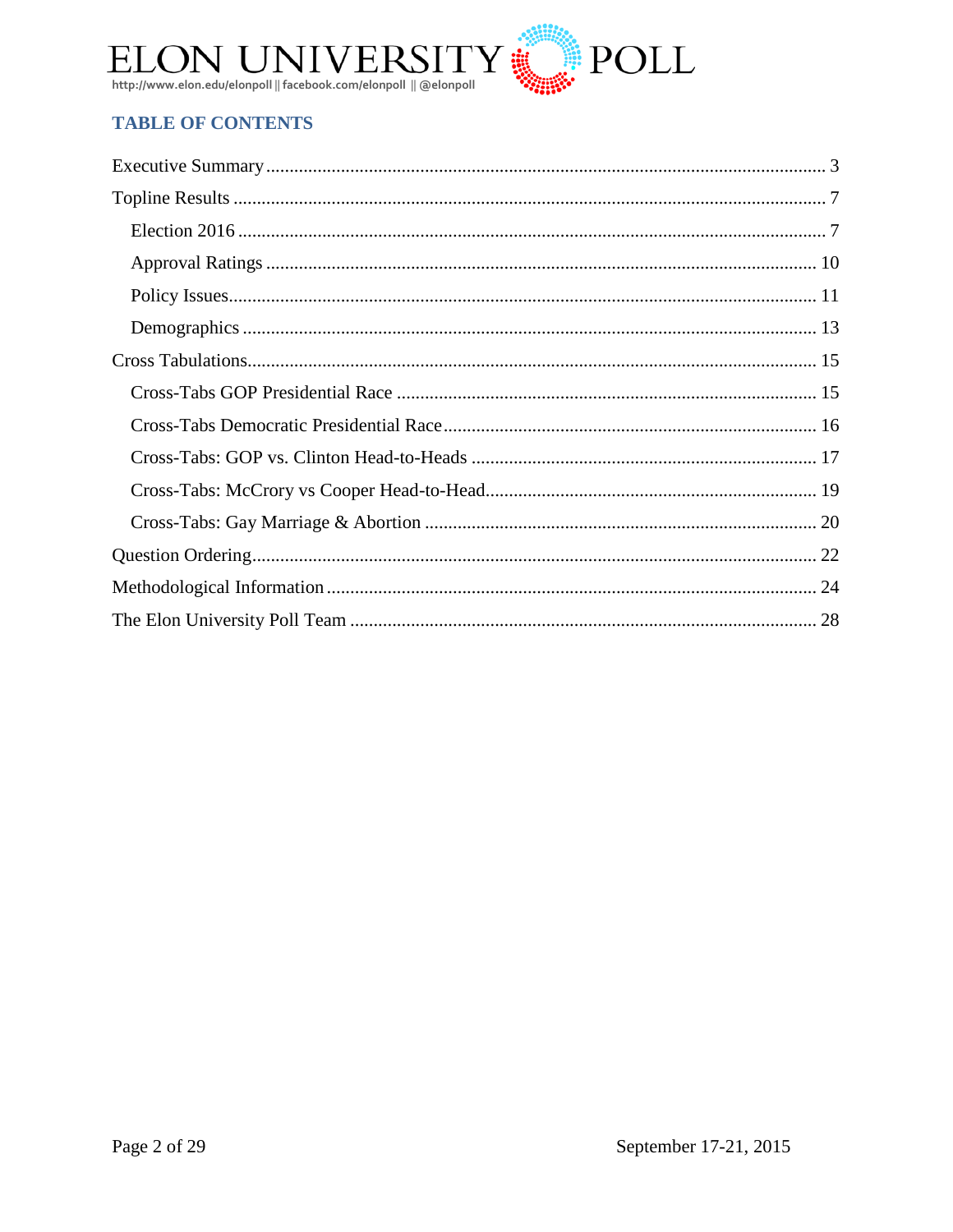

## <span id="page-2-0"></span>**Executive Summary**

The Elon University Poll conducted a live-caller, dual frame (landline and cell phone) survey of 1,258 residents of North Carolina between September 17 and September 21, 2015. Of these respondents, 1,075 said they were registered to vote in the state of North Carolina. Of these registered voters, 516 said they were a Republican or Republican-leaning Independent who planned to vote in the Republican Primary next year. Also in the sample were 427 registered voters who self-identified as Democrat or Independents who leaned Democrat who said they planned on voting in the Democratic primary. The survey reported here presents the results for registered voters and has a margin of error of +/- 2.99 percentage points. Margins of error increase when looking at subgroups. The margin of error for Republican and Republican-leaning voters is +/- 4.31 percentage points, and for Democratic and Democratic-leaning voters it is +/- 4.74 percentage points. Details regarding the methodology of the survey can be found at the end of this report.

#### **2016 GOP Presidential Primary**

#### *GOP Presidential Primary - Respondent's First Choice*

Registered voters who were self-identified Republicans or Independents who lean Republican were asked who they planned to vote for if the presidential primary were held today. Sixteen candidate names were read to respondents, with names randomly rotated to prevent primacy and recency effects.

The survey found Donald Trump (21.5%) and Ben Carson (20.9%) are leading the list of Republican candidates. In third place is Carly Fiorina with 9.9 percent, followed by Marco Rubio with 7.4 percent. Jeb Bush has fallen to fifth place with 7 percent. In a February 2015 Elon Poll, respondents were asked who they would like to see run for president. Bush was the most frequently mentioned candidate, followed by Scott Walker. Scott Walker received only 1.6 percent in this current poll. On the Elon Poll's last day of polling, Walker announced he was suspending his campaign for the GOP presidential nomination.

Not a single respondent in our sample mentioned Jim Gilmore, Bobby Jindal or George Pataki as a candidate for whom they intend to vote. Thirteen percent of voters are undecided.

#### *GOP Presidential Primary - Respondent's Second Choice*

Republican respondents were also asked a follow-up question: "If [Respondent's first choice] dropped out of the race for president which Republican candidate would you vote for?" Ben Carson is the choice for nearly 15% of Republican voters, followed by Trump with 13%, Fiorina with 11.4% and Marco Rubio with 10%. This suggests that the top four candidates – Trump, Carson, Fiorina, and Rubio – have wider appeal than some other candidates.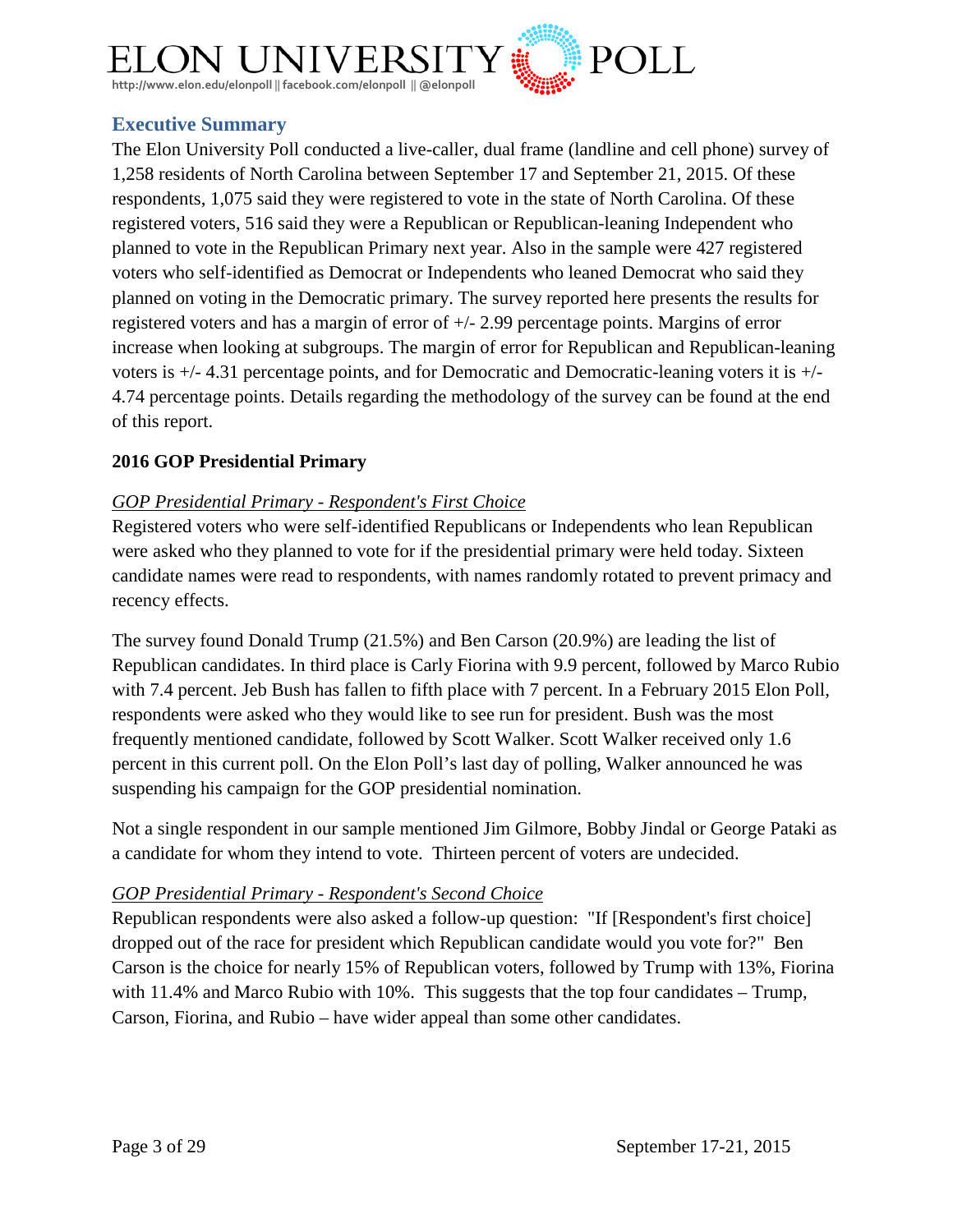

#### **2016 Democratic Presidential Primary**

Registered voters who are self-identified Democrats or Independents who lean Democratic were asked who they would vote for if the presidential primary were held today. Six candidates were read to respondents with names rotated randomly.

Hillary Clinton was the clear favorite among Democratic voters in North Carolina. With 53 percent support, Clinton leads Bernie Sanders by 30 points. Support for the other candidates running for the Democratic nomination is minimal. Seven respondents said they planned to vote for Jim Webb, three mentioned Lincoln Chafee, three mentioned Lawrence Lessig, and only one respondent mentioned Martin O'Malley. Approximately 17 percent of Democratic voters are undecided.

#### **Hypothetical Match-Ups in the 2016 Election**

#### **Clinton v. Bush**

Respondents were given three hypothetical races they might see in the 2016 election. For each they were asked to say which candidate they would support. The first hypothetical match-up posed to respondents was between Hillary Clinton and Jeb Bush. Bush beats Clinton by about 3 points (46% to 42.6%). This is a noticeable change from prior Elon University Poll surveys. In April, 47% of registered voters said they would vote for Clinton compared to 44% for Bush. In February, the Elon Poll found 46% supporting Clinton and 38% supporting Bush.

#### **Clinton v. Carson**

When Clinton faces Ben Carson, Clinton loses by 11 points (41% to 52%). Carson does better with women than Clinton (48% to 44%) and Independents clearly favor Carson over Clinton (60% compared to 33%). Although African-Americans favor Clinton over Carson (78% to 15%), Carson gets twice as much support from black voters than does Jeb Bush or Donald Trump.

#### **Clinton v. Trump**

If the 2016 general election was held today, Republicans seem to have a clear advantage in the race for president – unless Donald Trump is the nominee. Although Bush and Carson beat Clinton in our sample of registered voters, Clinton beats Trump by 7 points (47% to 40%). Clinton is able to get half of all Independents (43%) and 11 percent of Republicans when facing Trump. When facing Bush or Carson, Clinton gets far less support from Independents and no more than 6 percent of Republican support.

#### **McCrory vs. Cooper**

Respondents were asked who they would vote for governor in 2016 if incumbent Republican Pat McCrory faced Democrat Roy Cooper. Respondents were not told that McCrory was the incumbent (although a prior question in the survey would have clued them in if they were not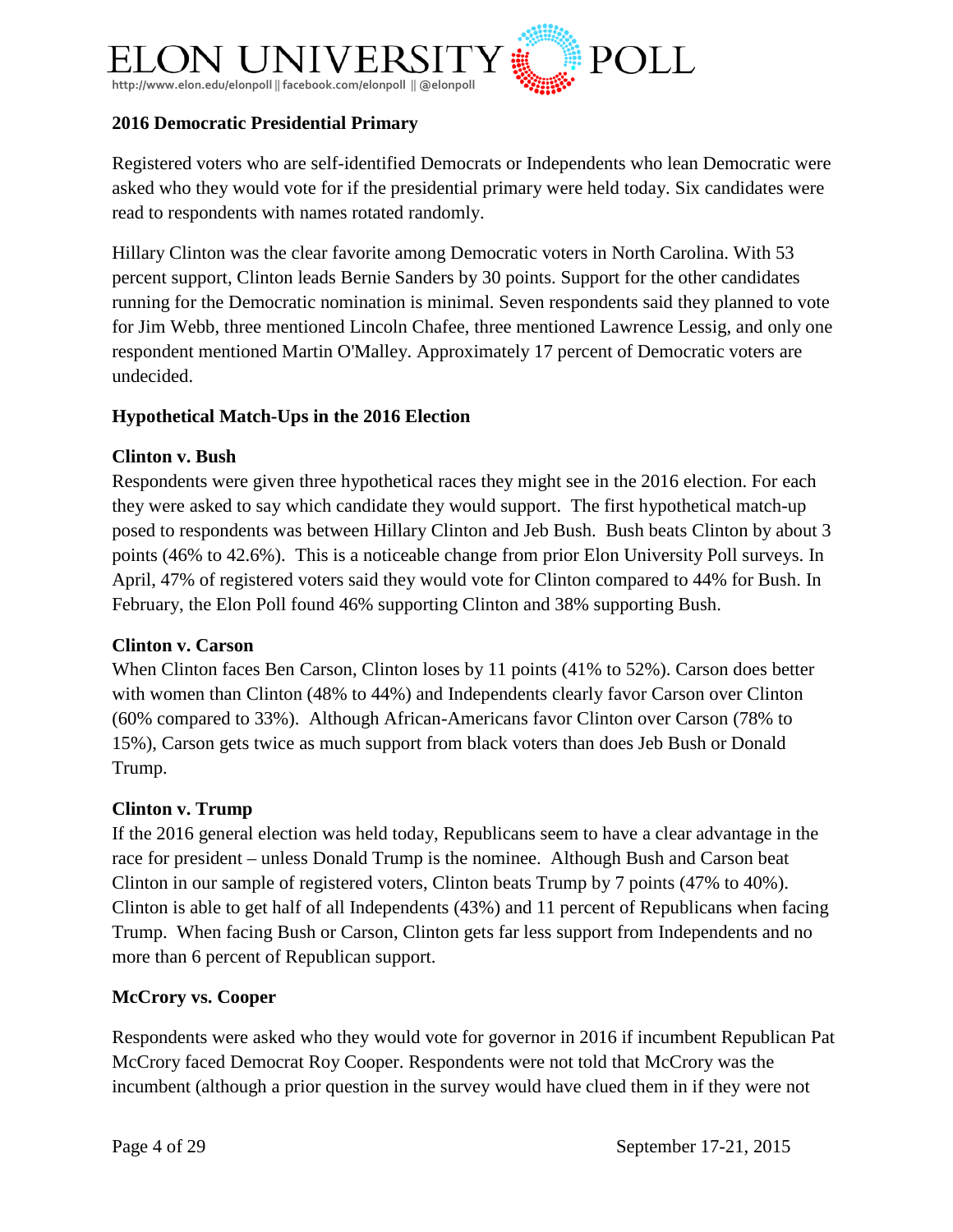

aware of this fact) and were not told that Roy Cooper is currently the state's attorney general. McCrory leads Cooper by only 1 point (43.4% to 42.4%). These findings were similar to what the Elon Poll found in April of this year when 45% supported McCrory and 43% said they would vote for Cooper. McCrory does better with Independents than Cooper (44% to 39%), but Cooper does much better with women (47% to 38%). Fifteen percent of Democrats said they would vote for McCrory, with an equal amount of Republicans supporting Cooper.

## **Approval Ratings**

## *President Barack Obama*

Currently, President Barack Obama's approval rating is 41.6% among registered voters. This is a slight decline from the 42.9% approval found in April of this year. Support for the president is typically lower in North Carolina than in the nation as a whole. National polls who look at registered voters have recently found the president's approval rating near 46 or 47%. Just over half of registered voters disapprove of the president (50.6%), while 7.2% were not sure.

#### *Congress*

Approval for Congress remains low among registered voters in North Carolina. Only 8.8% of registered voters approve of the job Congress is doing, more than a 4-point drop in approval since April of this year (13.1%). This is one of the lowest approval ratings since February 2014.

#### *Governor Pat McCrory*

Approximately 40% of registered voters approve of the job the governor is doing. This is a small, 2-point increase since April.

#### *North Carolina General Assembly*

In April 2015, the approval rating of the North Carolina General Assembly was 33.3%. This dropped approximately 3 percentage point to 30.0% in the current survey.

#### *Senator Richard Burr*

Approximately 29% of registered voters approved of the job the Senator is doing, compared to 33% in April and 37% in February.

#### *Senator Thom Tillis*

The approval rating of Senator Thom Tillis saw a decline from 32% in April to 27% in this most recent survey. In February, Tillis had an approval rating of 30 percent.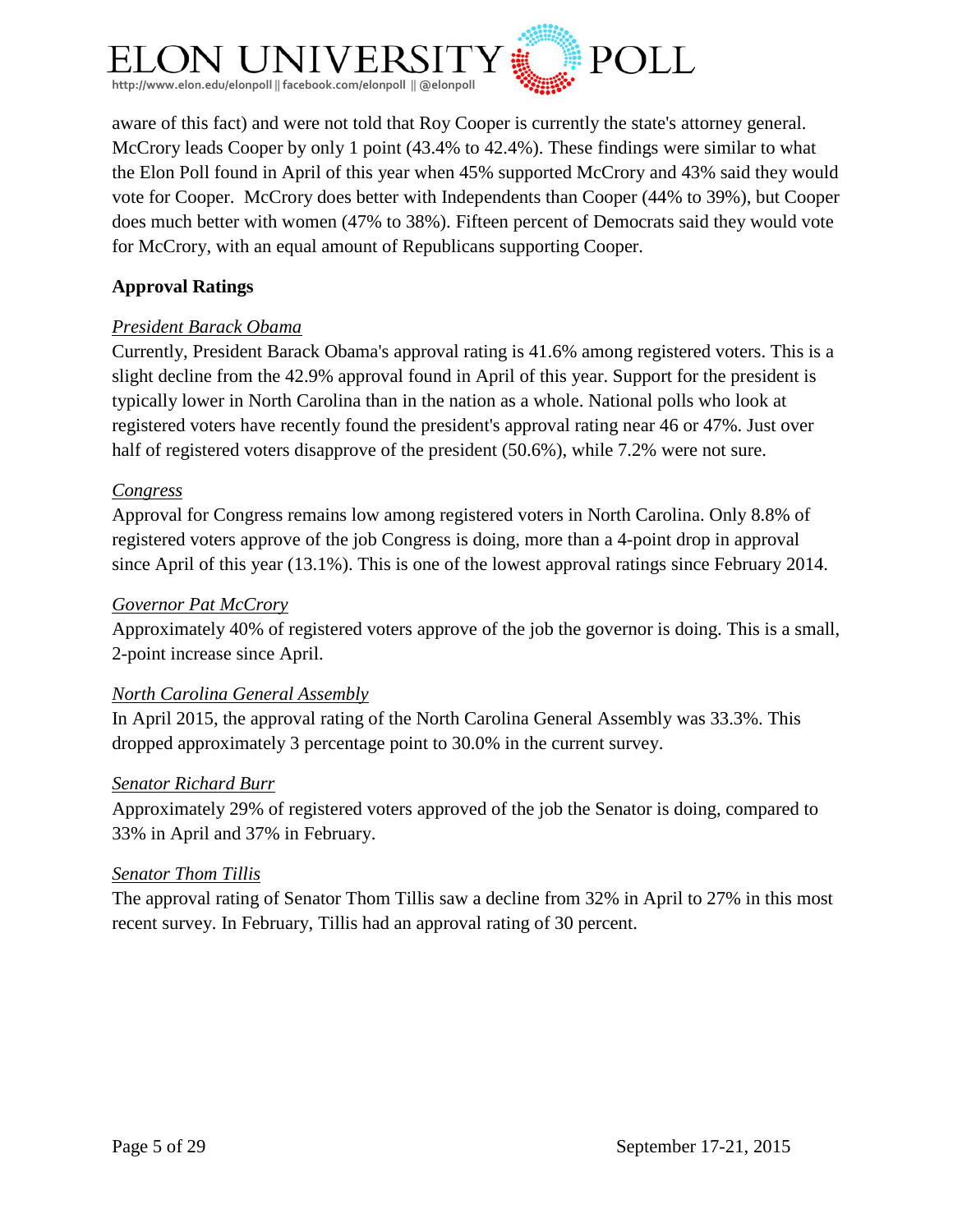

#### **Policy Issues**

#### *Most Important Issue*

The economy was considered the most important issue in the United States by 23% of voters. This was followed by international affairs and/or defense with 13%. A year ago, the Elon Poll found more respondents mentioning international affairs (20%) than mentioned the economy (18%) as the most important issue. The saliency of immigration has remained somewhat stable. Immigration is mentioned by 9% of respondents in this recent survey, compared to almost 8% a year ago.

#### *Gay Marriage*

Just over 46% of registered voters oppose same-sex marriage, and almost 42% support the issue. The February 2015 poll found very similar results with 48% of registered voters opposing gay marriage (and 43% supporting it). This was nearly identical to the October 2014 poll which found 47% of registered voters opposed gay marriage, while 42% supported it.

#### *Abortion*

In April 2014 the Elon Poll observed a trend toward more support for access to abortions. This trend was confirmed by surveys in September 2014, October 2015 and February 2015. However, the most recent survey has seen a reversal and North Carolina once again has more registered voters believing access to abortion should be made more difficult (45%) than those believing access should be made less difficult (41%).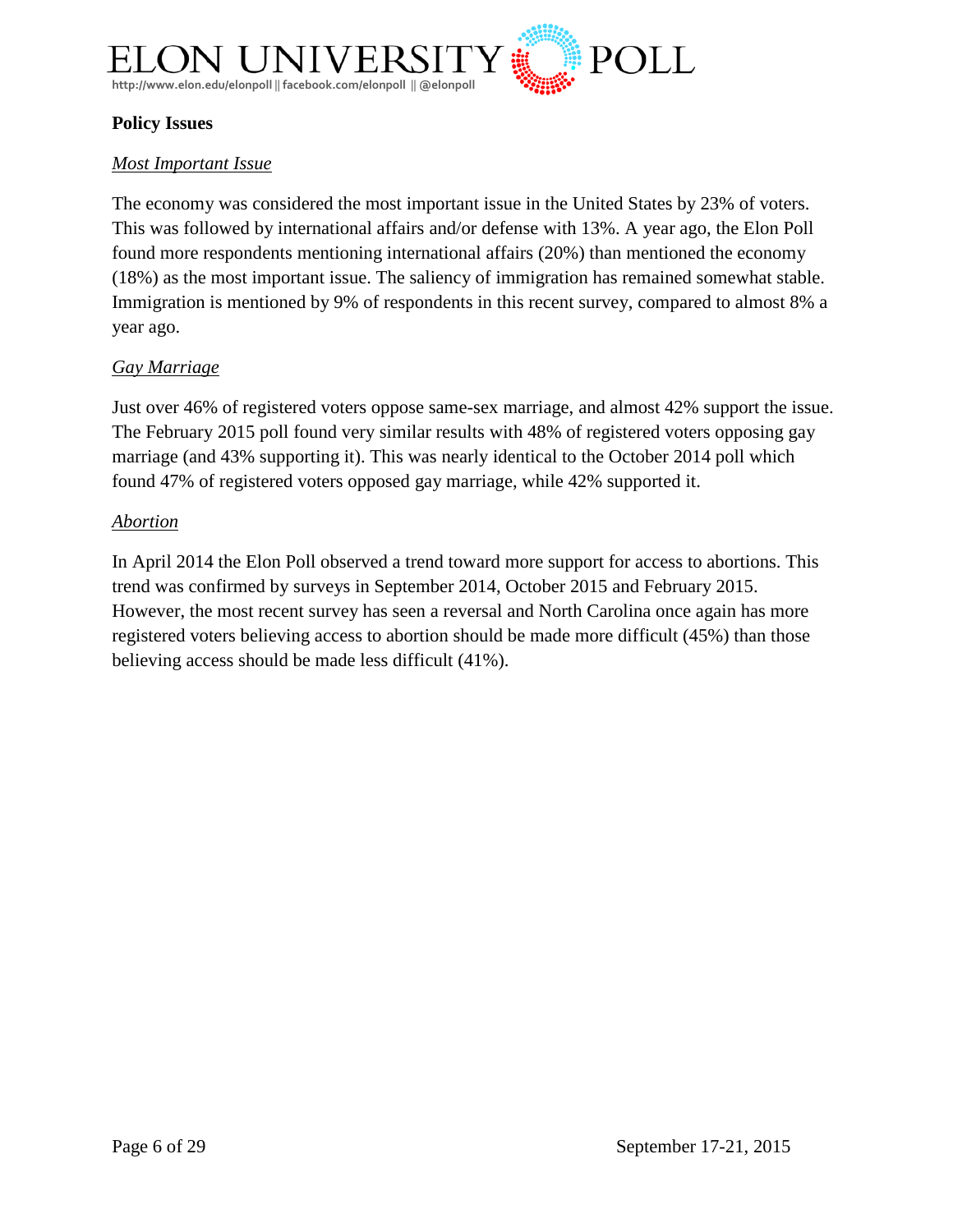

## <span id="page-6-0"></span>**Topline Results**

### <span id="page-6-1"></span>**Election 2016**

## **GOP Race**

Who would you vote for if the presidential primary were held today and the candidates for the Republican nomination were: [names rotated] [Asked only of Registered voters who plan on voting in the presidential primary and who are self-identified Republican, Independents who lean Republican, and true Independents who said they would vote in the Republican primary]

#### **Debate**

Did you happen to watch either of the debates among the Republican candidates for president that were held on Wednesday, or not? [This question was asked near the end of the survey, after all of the election, approval, and policy questions, but before the demographic questions]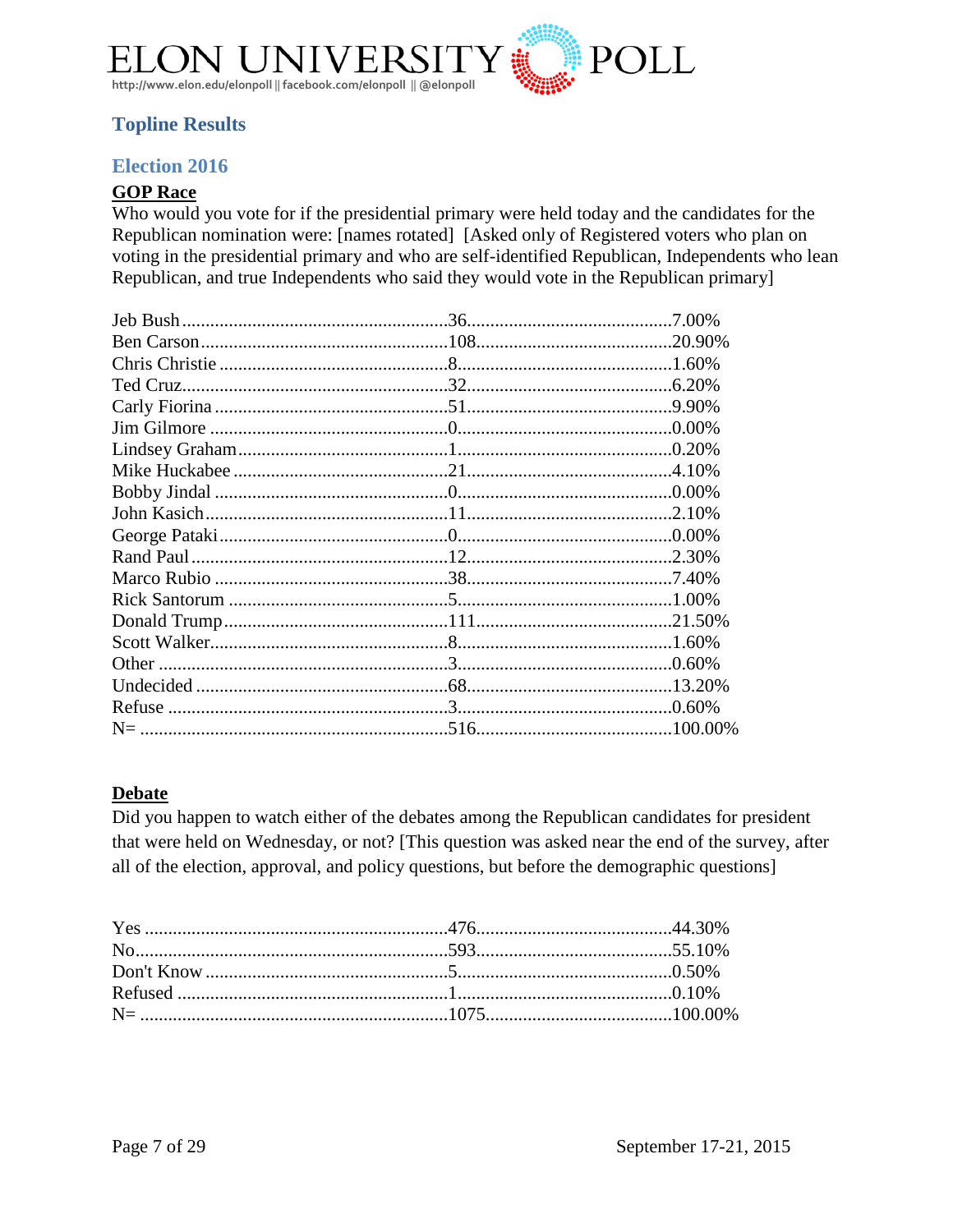

#### **GOP Second Choice Candidate**

If [candidate named above] dropped out of the race for president which Republican candidate would you vote for? [Candidate names are repeated only if respondent requests]

#### **Democratic Primary**

Who would you vote for if the presidential primary were held today and the candidates for the Democratic nomination were: [names rotated] [Asked only of Registered voters who plan on voting in the presidential primary and who are self-identified Democrats, Independents who lean Democratic, and true Independents who said they would vote in the Democratic primary]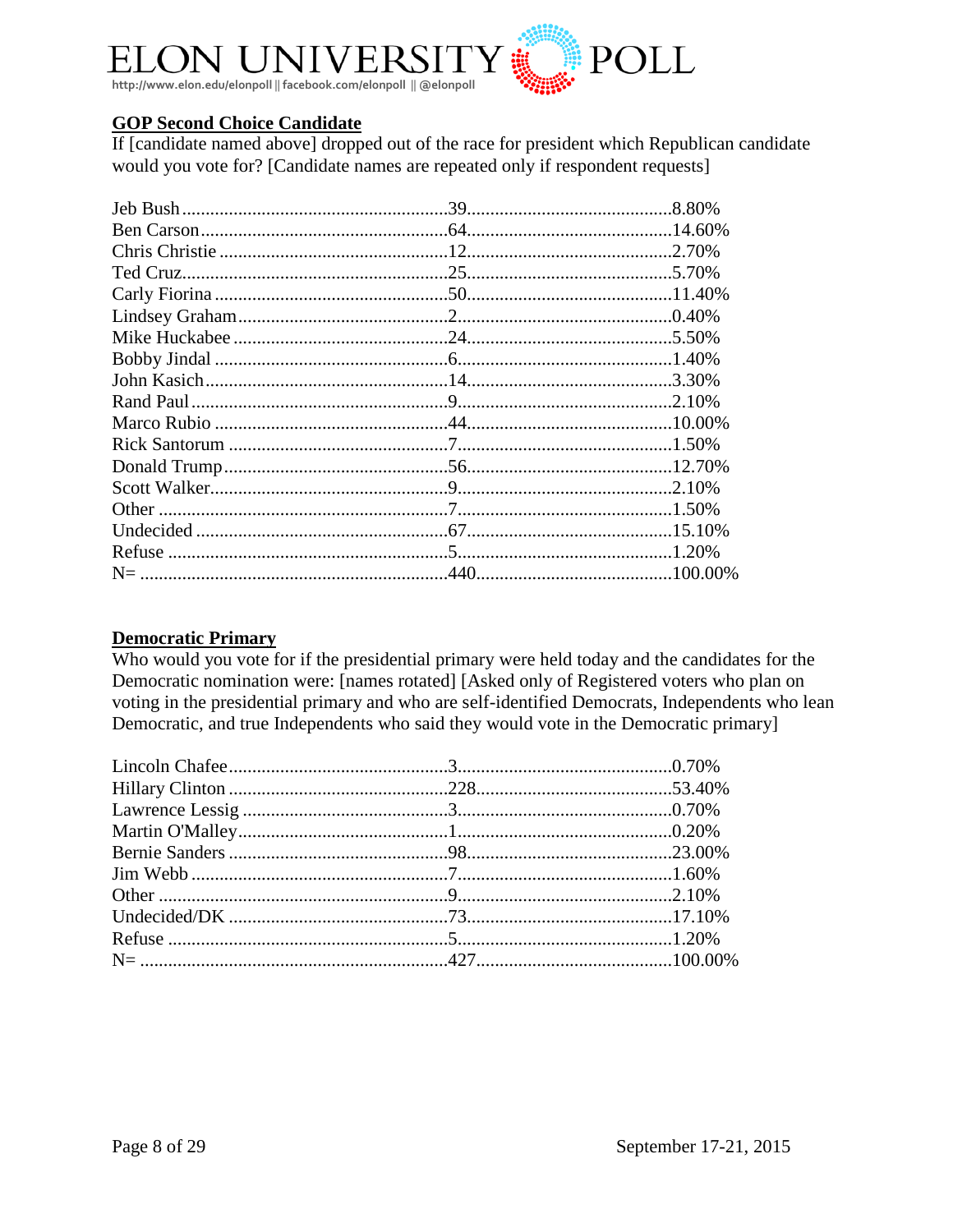

## **Hypothetical Match-Ups**

In the 2016 election voters in North Carolina will vote for candidates running for president, governor and the U.S. Senate. I am going to ask you about a few possible races we might see next year. [Bush v. Clinton; Carson v. Clinton; Trump v. Clinton questions are randomly rotated]

#### **Bush v. Clinton**

If the 2016 presidential election was between [Republican Jeb Bush & Democrat Hilary Clinton] who would you vote for? [candidates rotated]

#### **Carson v. Clinton**

If the 2016 presidential election was between [Republican Ben Carson & Democrat Hilary Clinton] who would you vote for? [candidates rotated]

#### **Trump v. Clinton**

If the 2016 presidential election was between [Republican Donald Trump & Democrat Hilary Clinton] who would you vote for? [candidates rotated]

#### **McCrory v. Cooper**

If the governors in North Carolina race was between [Republican Pat McCrory & Democrat Richard Cooper] who would you vote for? [candidates rotated]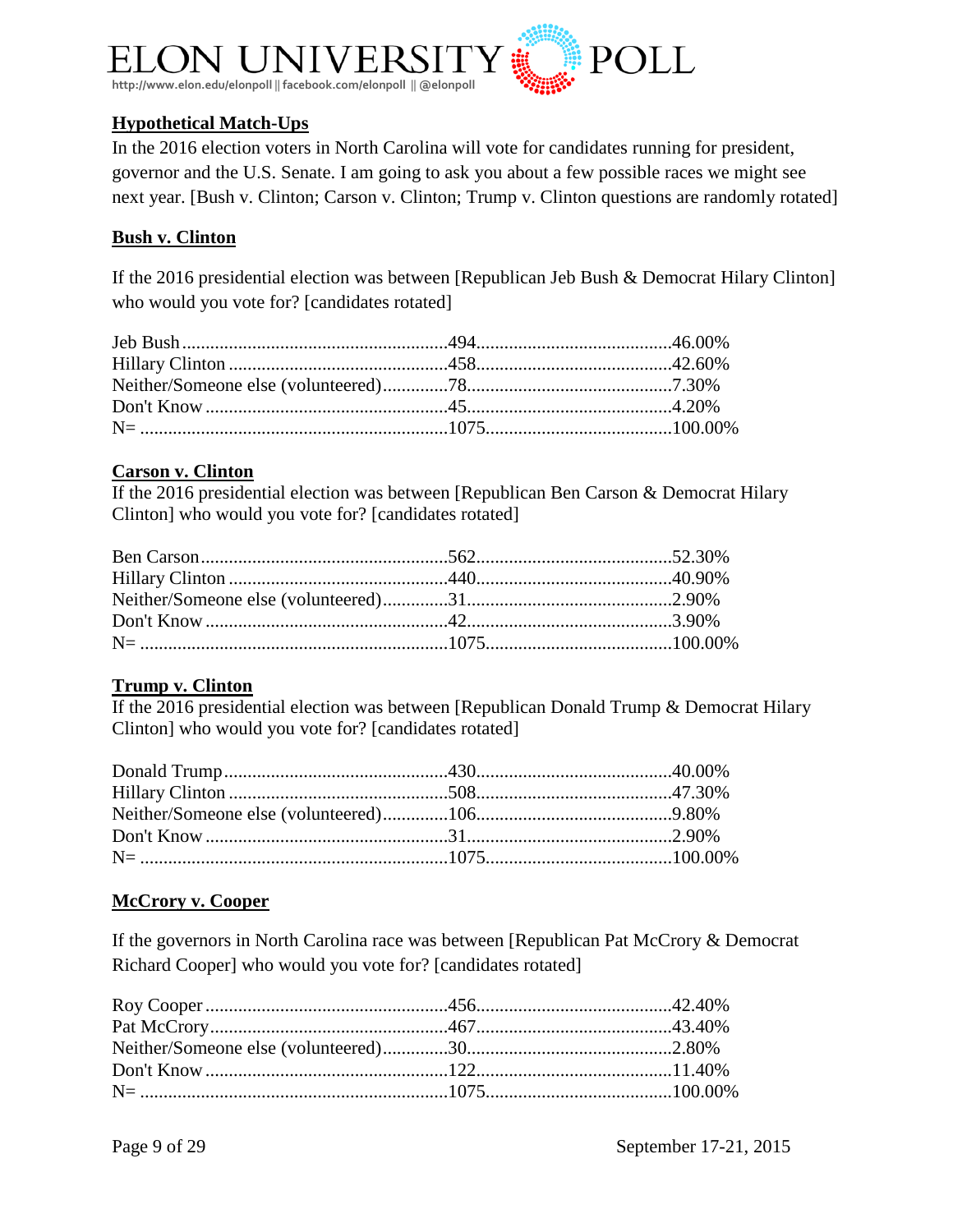

## <span id="page-9-0"></span>**Approval Ratings**

#### **President Approval**

Do you [approve or disapprove] of the way Barack Obama is handling his job as president?

#### **Congress Approval**

Do you [approve or disapprove] of the way Congress is doing its job?

#### **Governor Approval**

Do you [approve or disapprove] of the way Pat McCrory is handling his job as governor?

#### **General Assembly Approval**

What about the state legislature in Raleigh? Do you [approve or disapprove] of the way the North Carolina General Assembly is doing its job?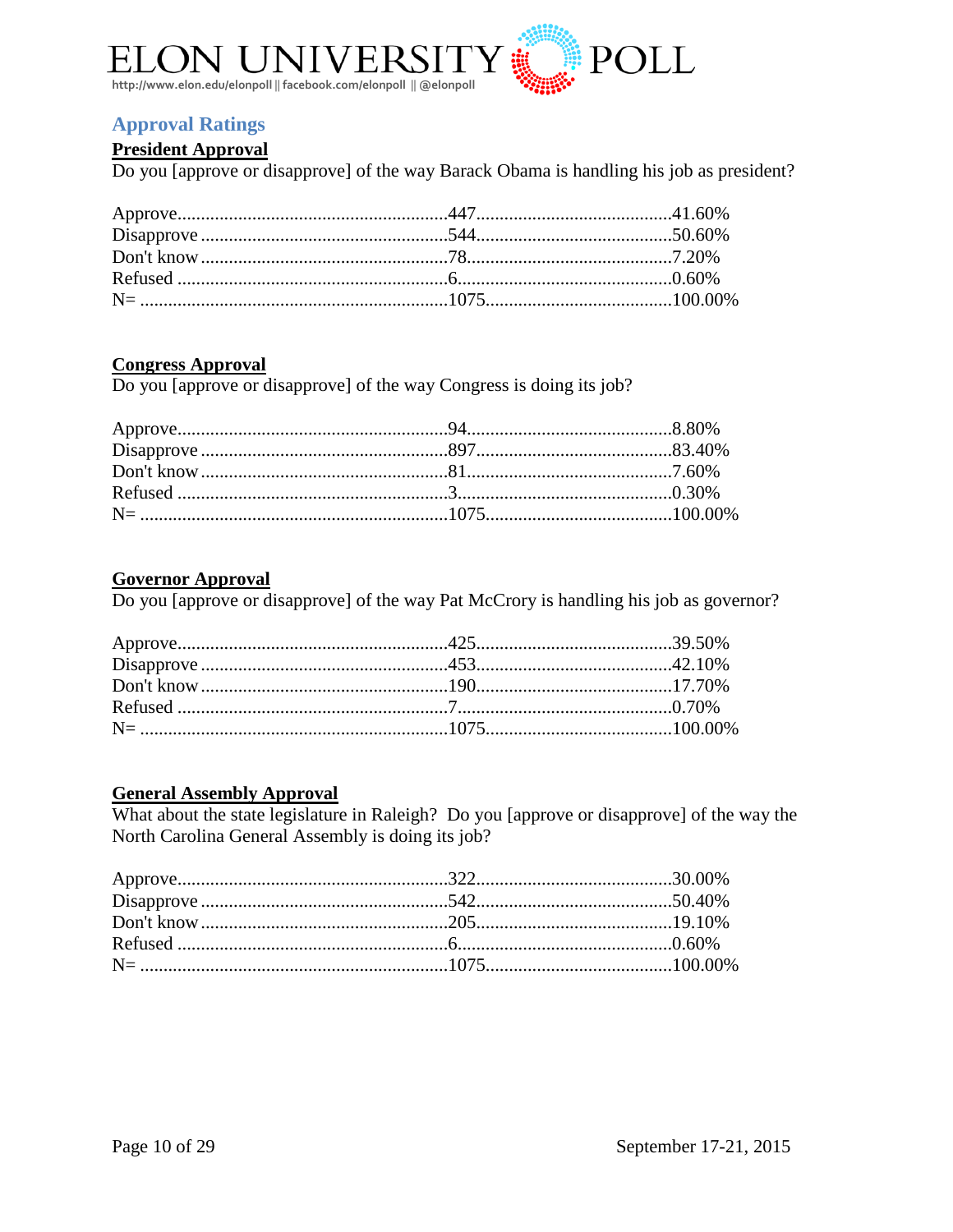

#### **Tillis Approval**

Do you [approve or disapprove] of the way Thom Tillis is handling his job as US Senator?

#### **Burr Approval**

Do you [approve or disapprove] of the way Richard Burr is handling his job as US Senator?

## <span id="page-10-0"></span>**Policy Issues**

#### **Most Important Issue**

What do you think is the most important issue in the United States?

[OPEN-ENDED RESPONSE - Coded into 12 Categories]

| <b>Issue</b>                         | N    | $\frac{0}{0}$ |
|--------------------------------------|------|---------------|
| Economy                              | 245  | 23%           |
| <b>International Affairs/Defense</b> | 145  | 13%           |
| Immigration                          | 94   | 9%            |
| Education                            | 86   | 8%            |
| Poverty/Inequality/Welfare           | 70   | 6%            |
| Healthcare/ACA                       | 62   | 6%            |
| Government/Politicians               | 59   | 6%            |
| Budget/Debt                          | 52   | 5%            |
| Human Rights/Equality                | 32   | 3%            |
| God/Religion/Morality                | 28   | 3%            |
| Environment/Energy                   | 18   | 2%            |
| Miscellaneous                        | 118  | 11%           |
| Don't Know/Refused                   | 66   | 6%            |
| Total                                | 1075 | 100%          |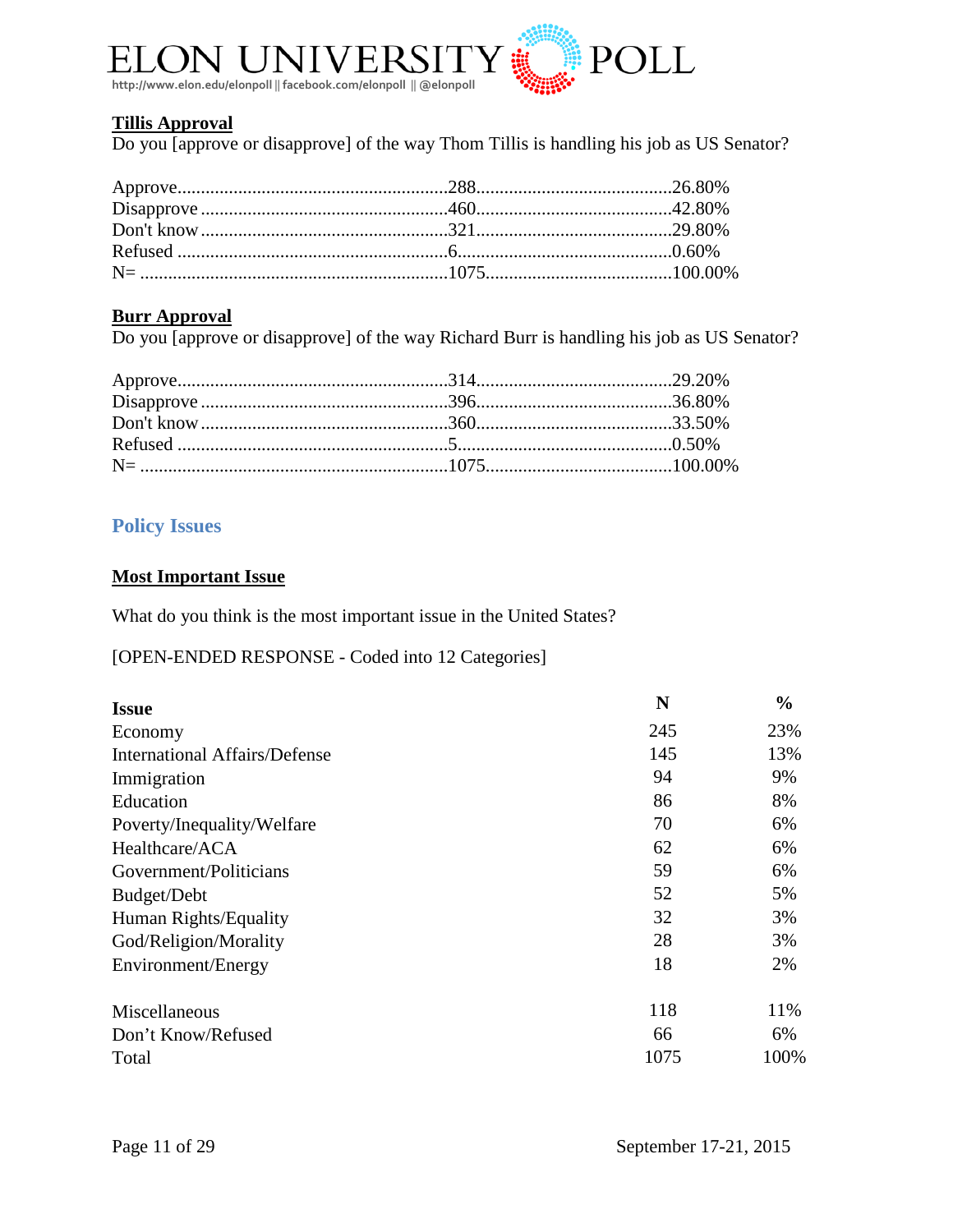

[Abortion and Gay Marriage questions are randomly rotated]

#### **Abortion**

Now, thinking more generally, do you think state laws in North Carolina should make access to an abortion more difficult or less difficult?

#### **Gaymarriage**

Do you support or oppose gay [same-sex] marriage?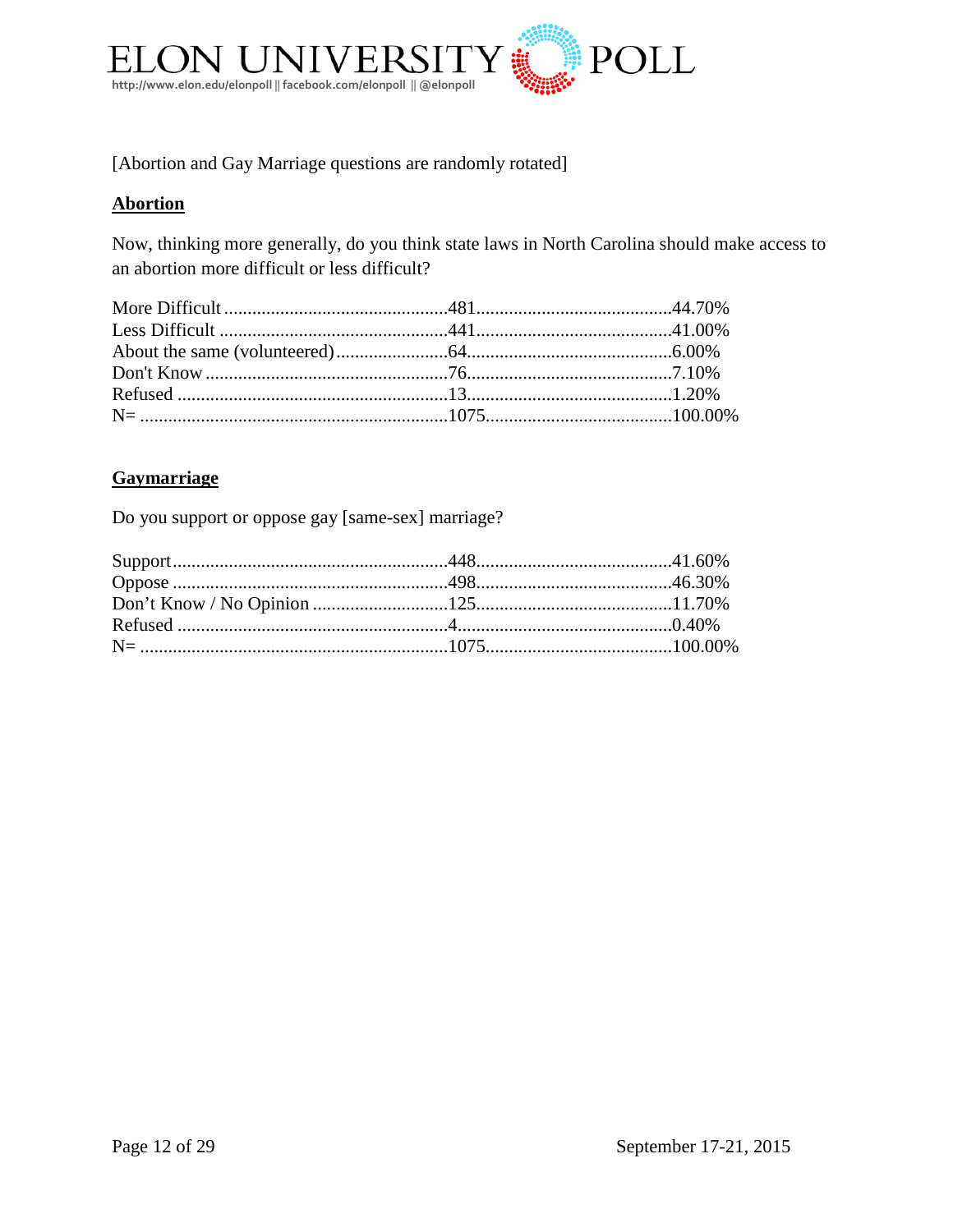

## <span id="page-12-0"></span>**Demographics**

## **Party ID**

Generally speaking, do you usually think of yourself as a Democrat, Republican, Independent, or something else?

#### **Ideology**

When it comes to politics, do you usually think of yourself as liberal, moderate, conservative, or haven't you thought much about this? [Only asked of Respondents planning to vote in Primary]

## **Education**

How much school have you completed? [only asked of registered voters planning on voting]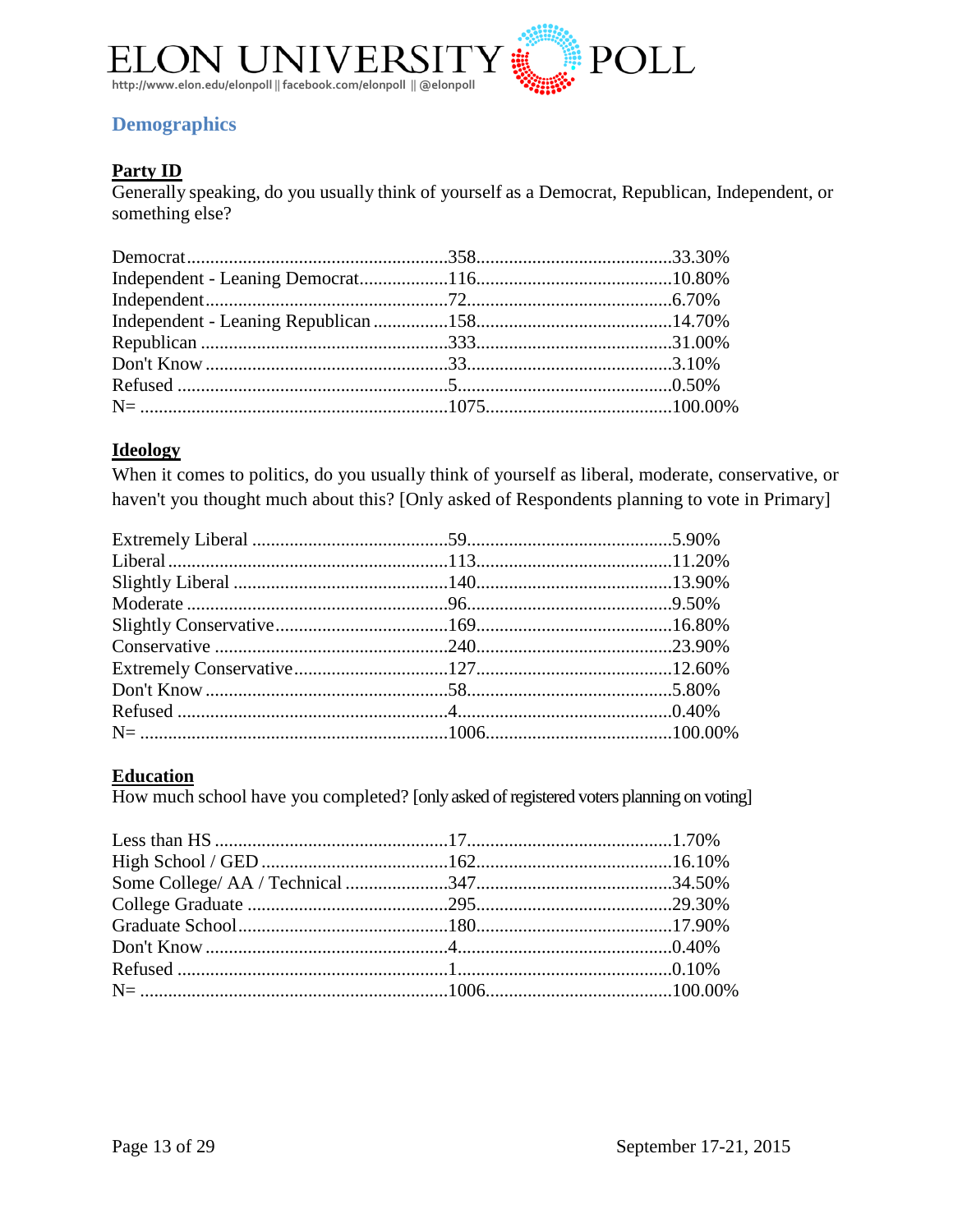

#### **Gender**

Was the respondent male or female?

#### **Income**

Is your annual household income more or less than \$50,000? (If = Under \$50,000) Is it more or less than \$25,000? (If = Over \$50,000) Is it more or less than \$75,000? [only asked of registered voters planning to vote in primary election]

#### $\mathbf{Age}$

Do you mind if I ask how old you are? [Continuous variable recoded for presentation]

#### Race

For statistical purposes only, could you please tell me your race or ethnic background?

#### **Landline/Cellphone**

Do you have a land line phone? [asked to cell phones only] Do you have a cell phone? [asked to land line phones only]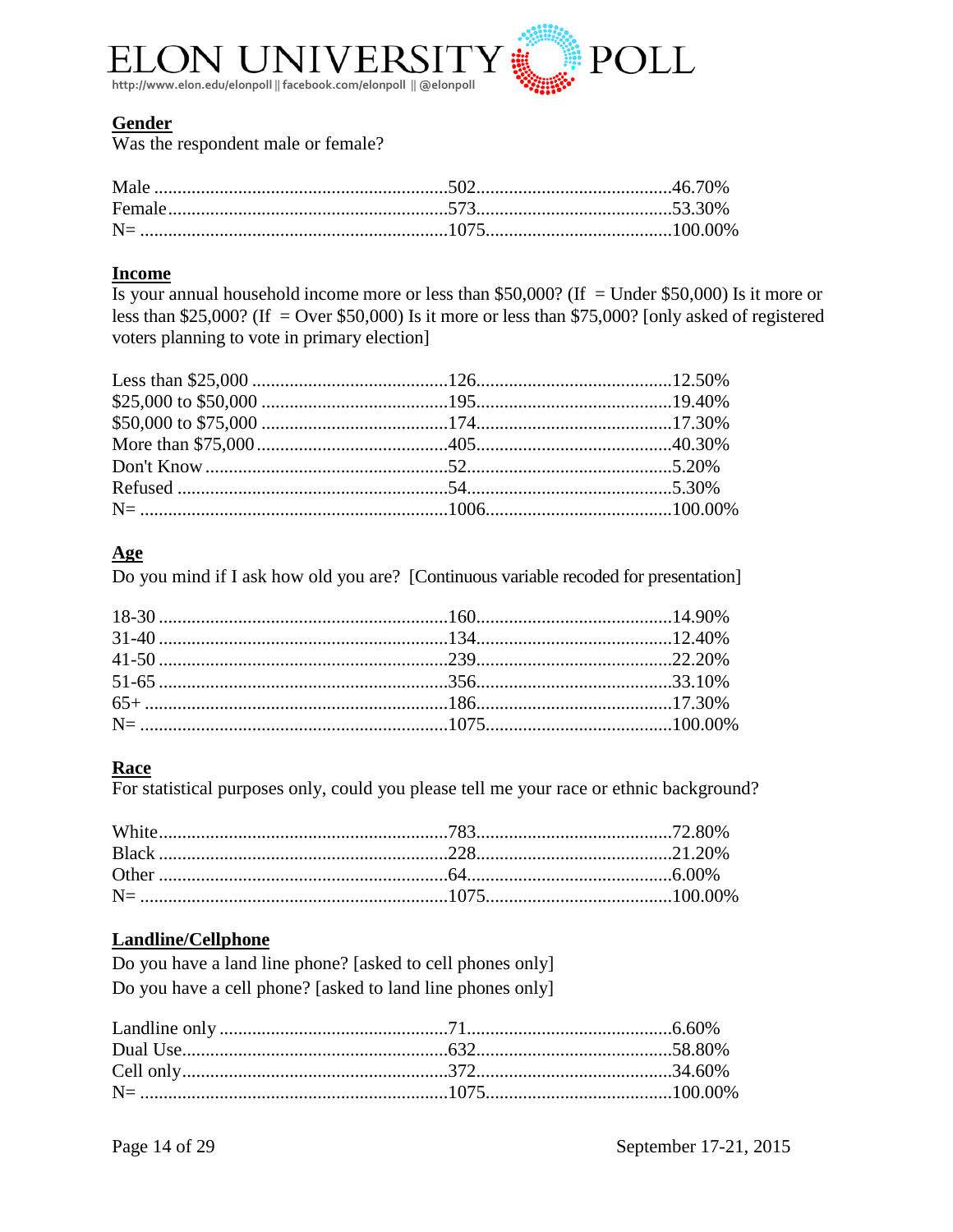

## <span id="page-14-0"></span>**Cross Tabulations**

Cross tabulations are for registered voters. Sample sizes and additional cross-tabs are available from [kfernandez@elon.edu](mailto:kfernandez@elon.edu) and [jhusser@elon.edu](mailto:jhusser@elon.edu) on request from journalists or academic researchers.

<span id="page-14-1"></span>**Cross-Tabs GOP Presidential Race**

|                       | <b>Male</b>    | <b>Female</b>  | <b>Total</b>   |
|-----------------------|----------------|----------------|----------------|
|                       | %              | %              | %              |
| Jeb Bush              | 7              | 7              | 7              |
| <b>Ben Carson</b>     | 20             | 22             | 21             |
| Chris Christie        | 1              | $\overline{2}$ | $\overline{2}$ |
| Ted Cruz              | 8              | 5              | 6              |
| Carly Fiorina         | 9              | 11             | 10             |
| <b>Lindsey Graham</b> | $\theta$       | $\overline{0}$ | 0              |
| Mike Huckabee         | 4              | 4              | 4              |
| John Kasich           | 3              | 1              | $\overline{2}$ |
| Rand Paul             | 3              |                | $\overline{2}$ |
| Marco Rubio           | 6              | 8              | 7              |
| <b>Rick Santorum</b>  | $\overline{2}$ | $\overline{0}$ |                |
| Donald Trump          | 23             | 20             | 22             |
| <b>Scott Walker</b>   | 1              | $\overline{2}$ |                |
| Other                 | $\Omega$       |                |                |
| Undecided             | 11             | 15             | 13             |
| Refuse                |                | $\theta$       |                |
| Total                 | 100            | 100            | 100            |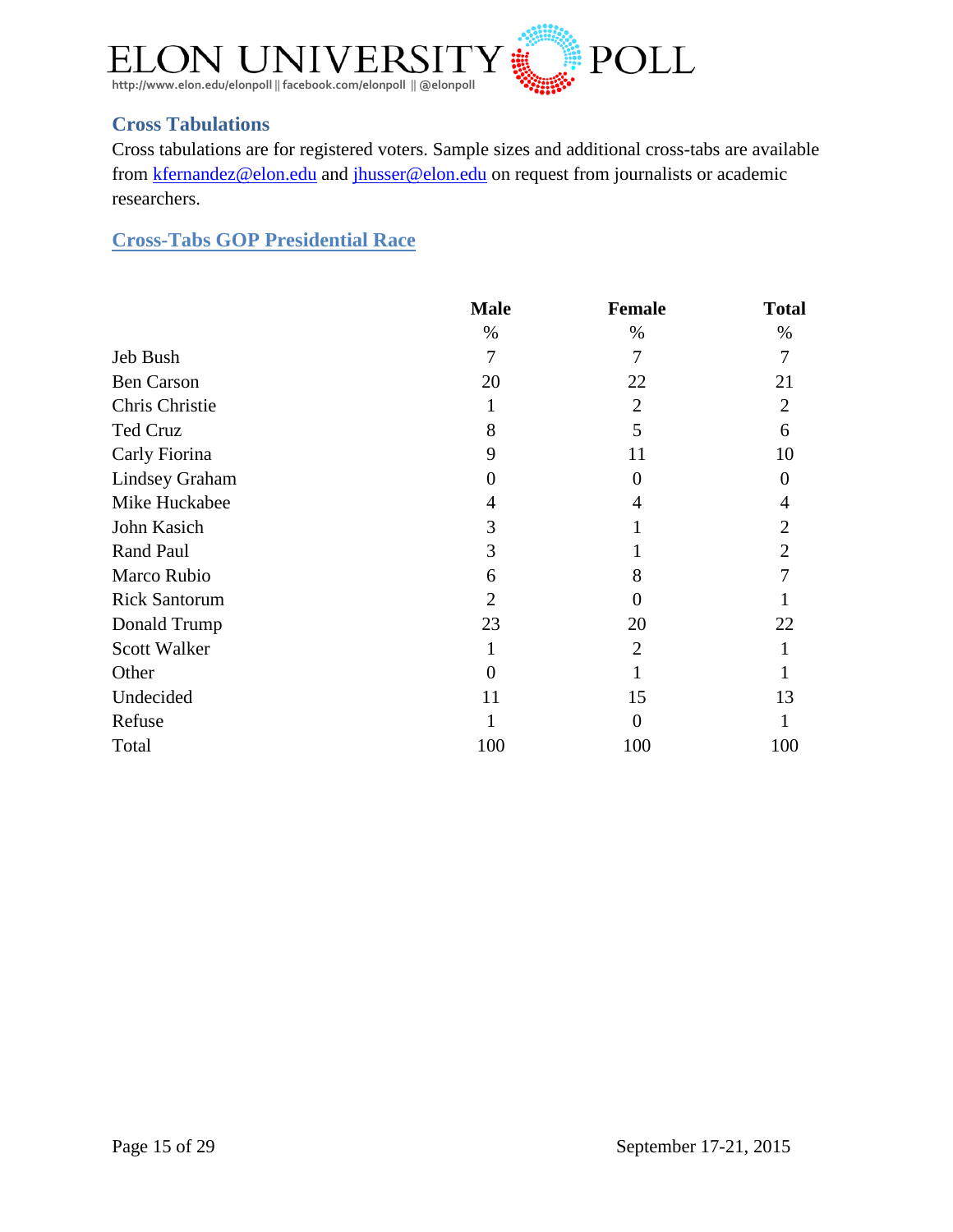

### GOP Candidate Choice and Debate Watch

|                       | <b>Yes-Watched</b> | No - Didn't Watch | <b>Total</b>   |
|-----------------------|--------------------|-------------------|----------------|
|                       | $\%$               | $\%$              | $\%$           |
| Jeb Bush              | 4                  | 11                | 7              |
| <b>Ben Carson</b>     | 15                 | 28                | 21             |
| Chris Christie        | $\overline{2}$     |                   | $\overline{2}$ |
| Ted Cruz              | 8                  | 5                 | 6              |
| Carly Fiorina         | 15                 | 5                 | 10             |
| <b>Lindsey Graham</b> | $\overline{0}$     | $\Omega$          | 0              |
| Mike Huckabee         | 3                  | 6                 | 4              |
| John Kasich           | 3                  |                   | $\overline{2}$ |
| Rand Paul             | $\overline{2}$     | 3                 | $\overline{2}$ |
| Marco Rubio           | 10                 | 4                 | 7              |
| <b>Rick Santorum</b>  | 1                  |                   |                |
| Donald Trump          | 27                 | 16                | 22             |
| Scott Walker          | 1                  | $\overline{2}$    |                |
| Other                 | $\theta$           |                   |                |
| Undecided             | 9                  | 18                | 13             |
| Refuse                |                    | $\Omega$          |                |
| Total                 | 100                | 100               | 100            |

### <span id="page-15-0"></span>**Cross-Tabs Democratic Presidential Race**

|                        | Gender and Democratic Choice |          |                |
|------------------------|------------------------------|----------|----------------|
|                        | Male                         | Female   | Total          |
|                        | %                            | %        | %              |
| Lincoln Chafee         | 2                            | $\theta$ |                |
| <b>Hillary Clinton</b> | 51                           | 55       | 54             |
| Lawrence Lessig        | 2                            | $\theta$ |                |
| Martin O'Malley        |                              | O        |                |
| <b>Bernie Sanders</b>  | 26                           | 21       | 23             |
| Jim Webb               | 3                            |          | $\overline{2}$ |
| Other                  | 3                            |          | $\overline{2}$ |
| Undecided/DK           | 12                           | 20       | 17             |
| Refuse                 |                              |          |                |
| Total                  | 100                          | 100      | 100            |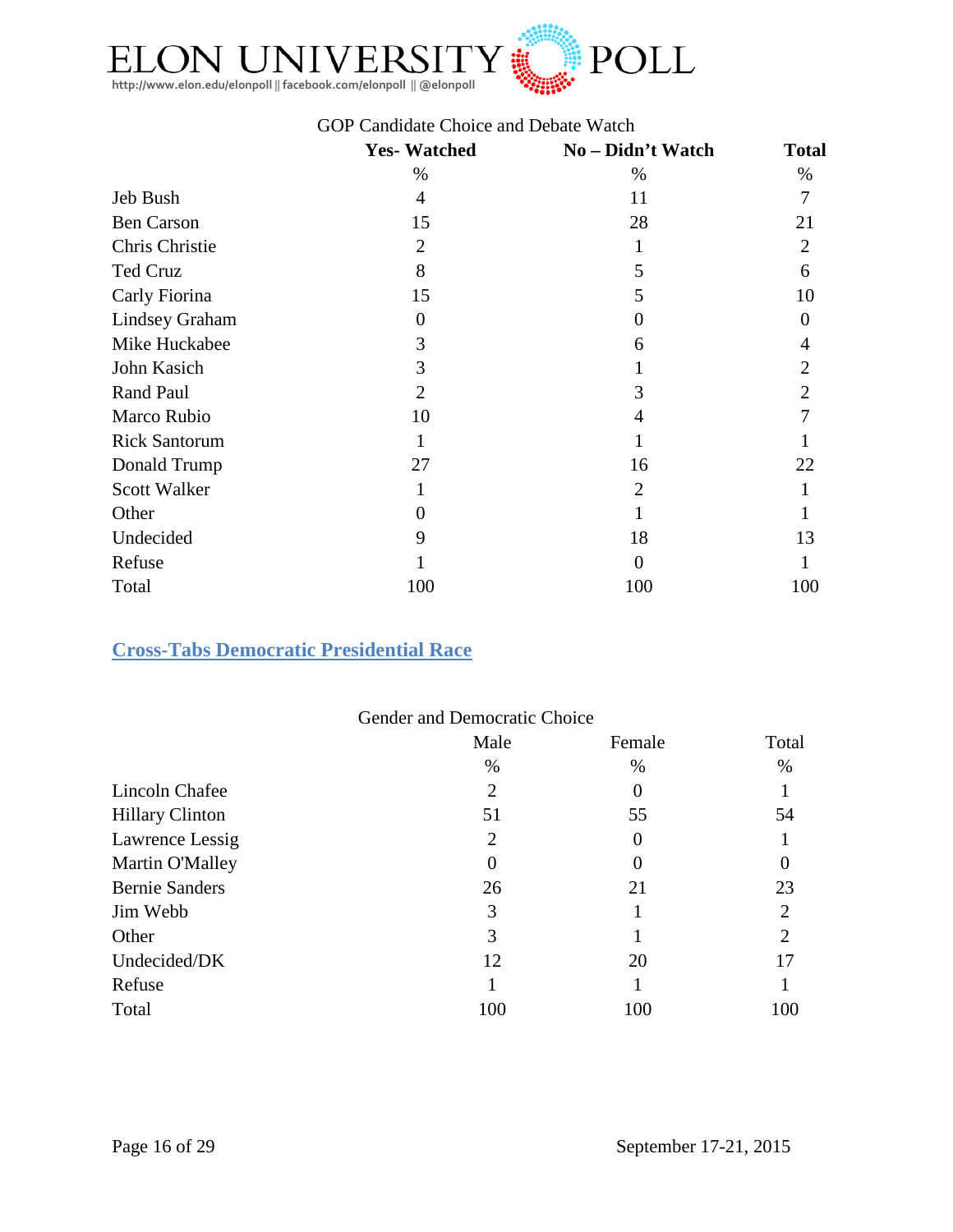

|                        | Race and Democratic Choice |              |          |                |  |
|------------------------|----------------------------|--------------|----------|----------------|--|
|                        | White                      | <b>Black</b> | Other    | Total          |  |
|                        | $\%$                       | $\%$         | $\%$     | %              |  |
| Lincoln Chafee         | 0                          | 2            | 0        |                |  |
| <b>Hillary Clinton</b> | 45                         | 65           | 60       | 54             |  |
| Lawrence Lessig        |                            | $\theta$     |          |                |  |
| Martin O'Malley        |                            |              |          |                |  |
| <b>Bernie Sanders</b>  | 34                         | 9            | 18       | 23             |  |
| Jim Webb               | 3                          |              | 0        | 2              |  |
| Other                  | 2                          | 3            | 0        | $\mathfrak{D}$ |  |
| Undecided/DK           | 15                         | 20           | 17       | 17             |  |
| Refuse                 | 2                          | $\Omega$     | $\theta$ |                |  |
| Total                  | 100                        | 100          | 100      | 100            |  |

## <span id="page-16-0"></span>**Cross-Tabs: GOP vs. Clinton Head-to-Heads**

|              |          |                        | Bush vs. Clinton: Race |                |       |
|--------------|----------|------------------------|------------------------|----------------|-------|
|              | Jeb Bush | <b>Hillary Clinton</b> | Neither (vol)          | Don't Know     | Total |
|              | %        | $\%$                   | $\%$                   | %              | $\%$  |
| White        | 59       | 29                     | 8                      | 4              | 100   |
| <b>Black</b> |          | 85                     |                        | 4              | 100   |
| Other        | 30       | 55                     | 10                     | $\overline{4}$ | 100   |
| Total        | 46       | 43                     |                        | Δ              | 100   |

|        |          | Bush vs. Clinton : Gender |               |            |       |
|--------|----------|---------------------------|---------------|------------|-------|
|        | Jeb Bush | <b>Hillary Clinton</b>    | Neither (vol) | Don't Know | Total |
|        | $\%$     | $\%$                      | %             | %          | $\%$  |
| Male   | 50       | 39                        |               |            | 100   |
| Female | 42       | 46                        | h             |            | 100   |
| Total  | 46       | 43                        |               | 4          | 100   |

| Bush vs. Clinton : Party Identification |  |
|-----------------------------------------|--|
|-----------------------------------------|--|

|              | Jeb Bush | <b>Hillary Clinton</b> | Neither (vol) | Don't Know | Total |
|--------------|----------|------------------------|---------------|------------|-------|
|              | $\%$     | $\frac{0}{0}$          | %             | $\%$       | $\%$  |
| Democrats    |          | 86                     | 3             | 4          | 100   |
| Independents | 46       | 36                     | 12            | h          | 100   |
| Republicans  | 90       |                        |               |            | 100   |
| Total        | 47       | 43                     | n             |            | 100   |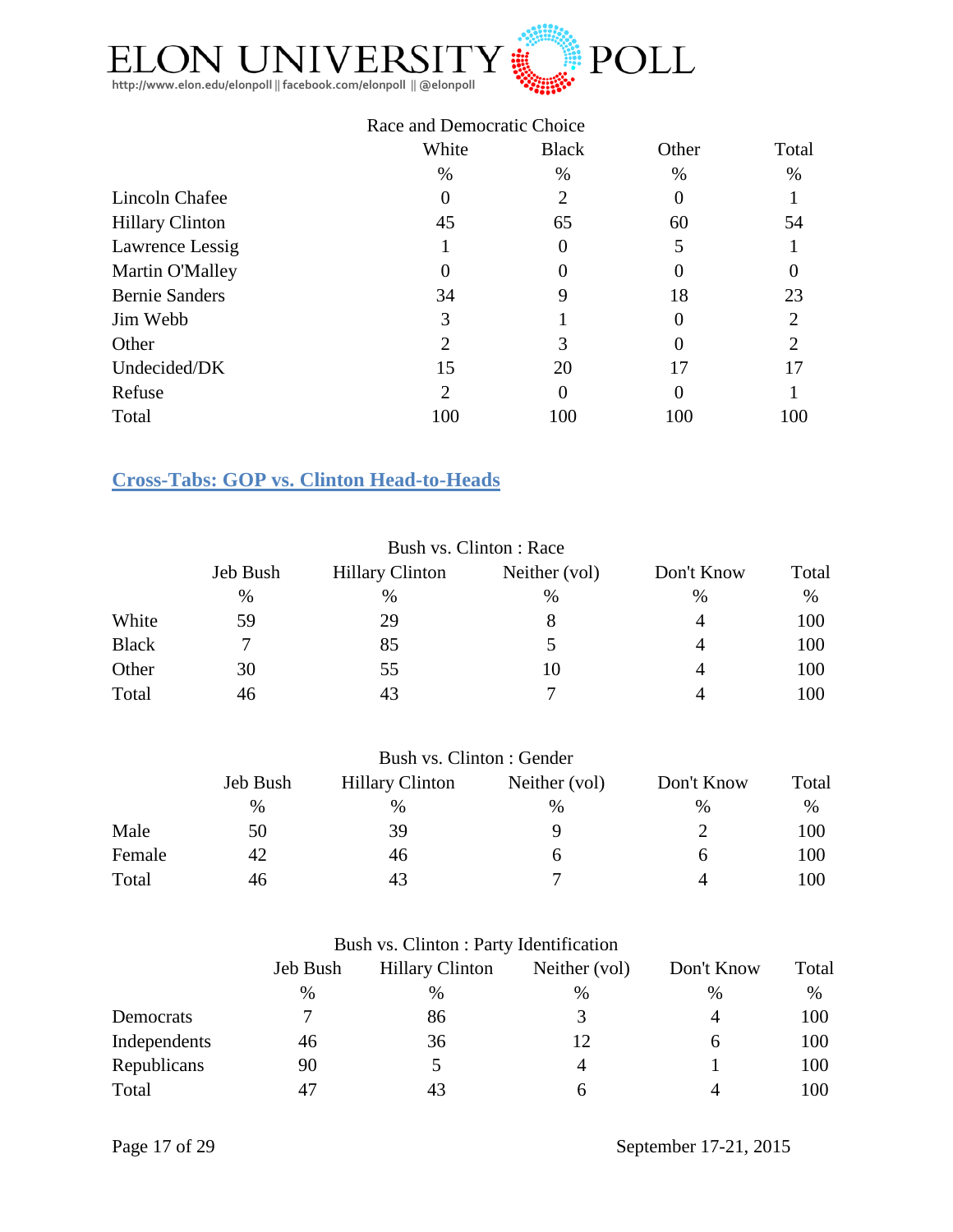

| Carson vs. Clinton: Gender |                   |                        |               |               |       |
|----------------------------|-------------------|------------------------|---------------|---------------|-------|
|                            | <b>Ben Carson</b> | <b>Hillary Clinton</b> | Neither (vol) | Don't Know    | Total |
|                            | $\frac{0}{0}$     | $\%$                   | $\%$          | $\frac{0}{0}$ | %     |
| Male                       | 59                | 37                     | 3             |               | 100   |
| Female                     | 48                | 44                     |               |               | 100   |
| Total                      | 53                |                        |               |               | 100   |

| Carson vs Clinton: Party ID |                   |                                                       |   |               |     |  |
|-----------------------------|-------------------|-------------------------------------------------------|---|---------------|-----|--|
|                             | <b>Ben Carson</b> | <b>Hillary Clinton</b><br>Neither (vol)<br>Don't Know |   |               |     |  |
|                             | $\%$              | %                                                     | % | $\%$          | %   |  |
| Democrats                   | 12                | 83                                                    |   | 4             | 100 |  |
| Independents                | 60                | 33                                                    |   | 3             | 100 |  |
| Republicans                 | 90                | h                                                     |   | $\mathcal{R}$ | 100 |  |
| Total                       | 54                |                                                       |   |               | 100 |  |

|              | <b>Ben Carson</b> | <b>Hillary Clinton</b> | Neither (vol) | Don't Know | Total |  |
|--------------|-------------------|------------------------|---------------|------------|-------|--|
|              | $\frac{0}{0}$     | %                      | %             | $\%$       | %     |  |
| White        | 65                | 29                     |               |            | 100   |  |
| <b>Black</b> | 15                | 78                     |               |            | 100   |  |
| Other        | 38                | 57                     |               |            | 100   |  |
| Total        | 53                | 4 I                    |               |            | 100   |  |

| Trump vs. Clinton: Gender |  |  |
|---------------------------|--|--|
|---------------------------|--|--|

|        | Donald Trump | <b>Hillary Clinton</b> | Neither (vol) | Don't Know | Total |
|--------|--------------|------------------------|---------------|------------|-------|
|        | $\%$         | %                      | $\%$          | $\%$       | $\%$  |
| Male   | 48           | 40                     | Q             |            | 100   |
| Female | 34           | 54                     | Q             |            | 100   |
| Total  |              | 48                     | Q             |            | 100   |

| Trump vs Clinton: Party ID |              |                        |               |               |       |
|----------------------------|--------------|------------------------|---------------|---------------|-------|
|                            | Donald Trump | <b>Hillary Clinton</b> | Neither (vol) | Don't Know    | Total |
|                            | $\%$         | $\%$                   | $\frac{0}{0}$ | $\%$          | $\%$  |
| Democrats                  |              | 88                     | 3             |               | 100   |
| Independents               | 43           | 43                     |               | $\mathcal{R}$ | 100   |
| Republicans                | 74           |                        | 13            |               | 100   |
| Total                      |              | 48                     |               |               | 100   |

Page 18 of 29 September 17-21, 2015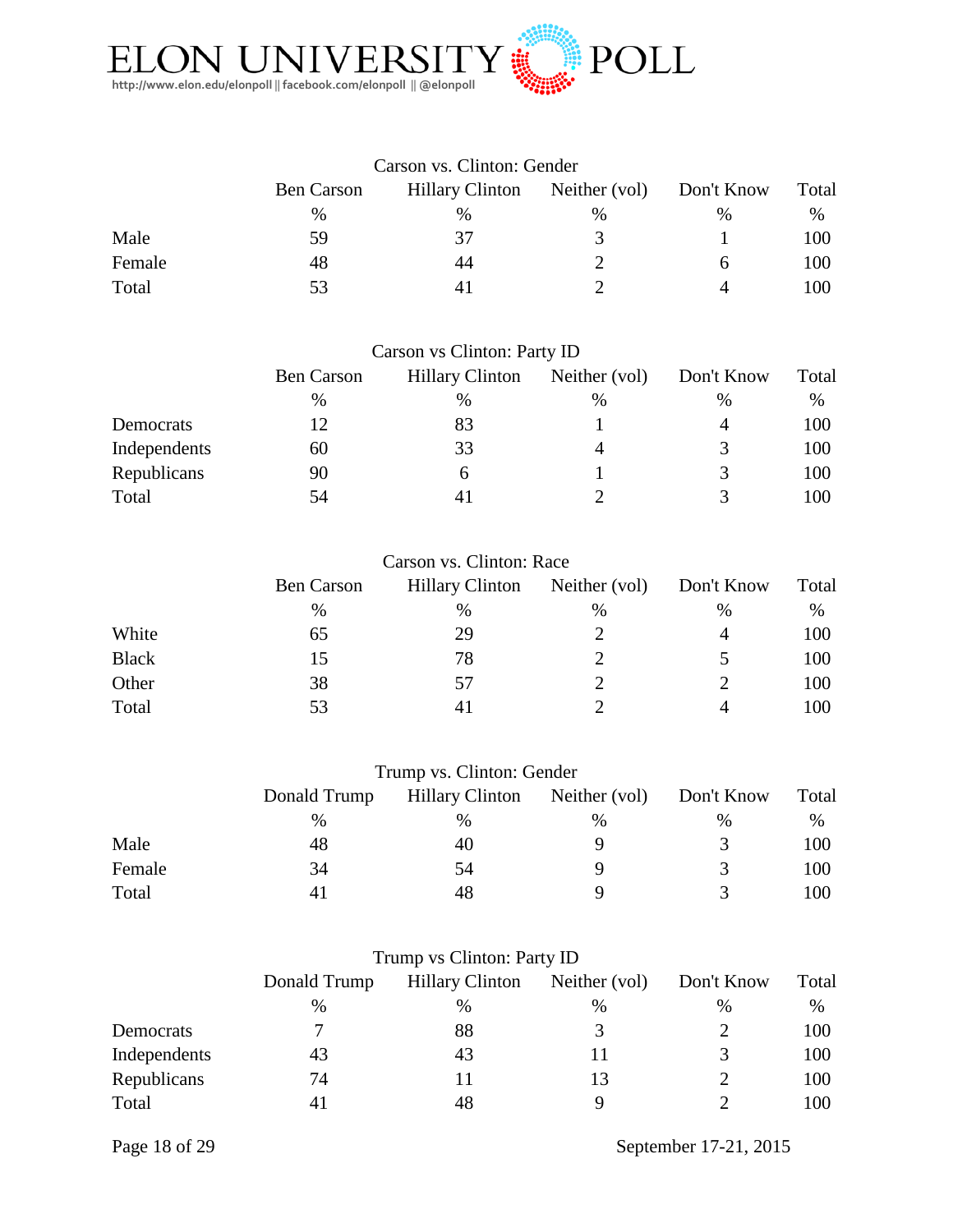

|              |              | Trump vs Clinton: Race |               |               |       |
|--------------|--------------|------------------------|---------------|---------------|-------|
|              | Donald Trump | <b>Hillary Clinton</b> | Neither (vol) | Don't Know    | Total |
|              | $\%$         | $\%$                   | $\%$          | $\frac{0}{0}$ | $\%$  |
| White        | 51           | 36                     | 10            |               | 100   |
| <b>Black</b> | <sub>0</sub> | 89                     |               |               | 100   |
| Other        | 35           | 49                     | 13            |               | 100   |
| Total        |              | 48                     |               |               | 100   |

## <span id="page-18-0"></span>**Cross-Tabs: McCrory vs Cooper Head-to-Head**

|              | McCrory vs Cooper: Party ID |             |               |               |       |
|--------------|-----------------------------|-------------|---------------|---------------|-------|
|              | Roy Cooper                  | Pat McCrory | Neither (vol) | Don't Know    | Total |
|              | %                           | %           | $\frac{0}{0}$ | $\frac{0}{0}$ | $\%$  |
| Democrats    | 75                          | 15          |               | Q             | 100   |
| Independents | 39                          | 44          |               | 13            | 100   |
| Republicans  | 15                          | 73          |               | 10            | 100   |
| Total        | 43                          | 44          |               |               | 100   |

## McCrory vs Cooper: Race

|              | Roy Cooper | Pat McCrory | Neither (vol) | Don't Know | Total |
|--------------|------------|-------------|---------------|------------|-------|
|              | $\%$       | %           | %             | %          | %     |
| White        | 35         | 50          | 3             |            | 100   |
| <b>Black</b> | 68         | 20          |               | 12         | 100   |
| Other        | 55         | 28          |               |            | 100   |
| Total        | 43         | 43          | 3             |            | 100   |

## McCrory vs Cooper: Gender

|        | Roy Cooper | Pat McCrory | Neither (vol) | Don't Know | Total |  |
|--------|------------|-------------|---------------|------------|-------|--|
|        | $\%$       | %           | $\%$          | $\%$       | %     |  |
| Male   | 39         | 49          | 4             |            | 100   |  |
| Female | 47         | 38          | ∸             | 14         | 100   |  |
| Total  | 43         | 43          |               |            | 100   |  |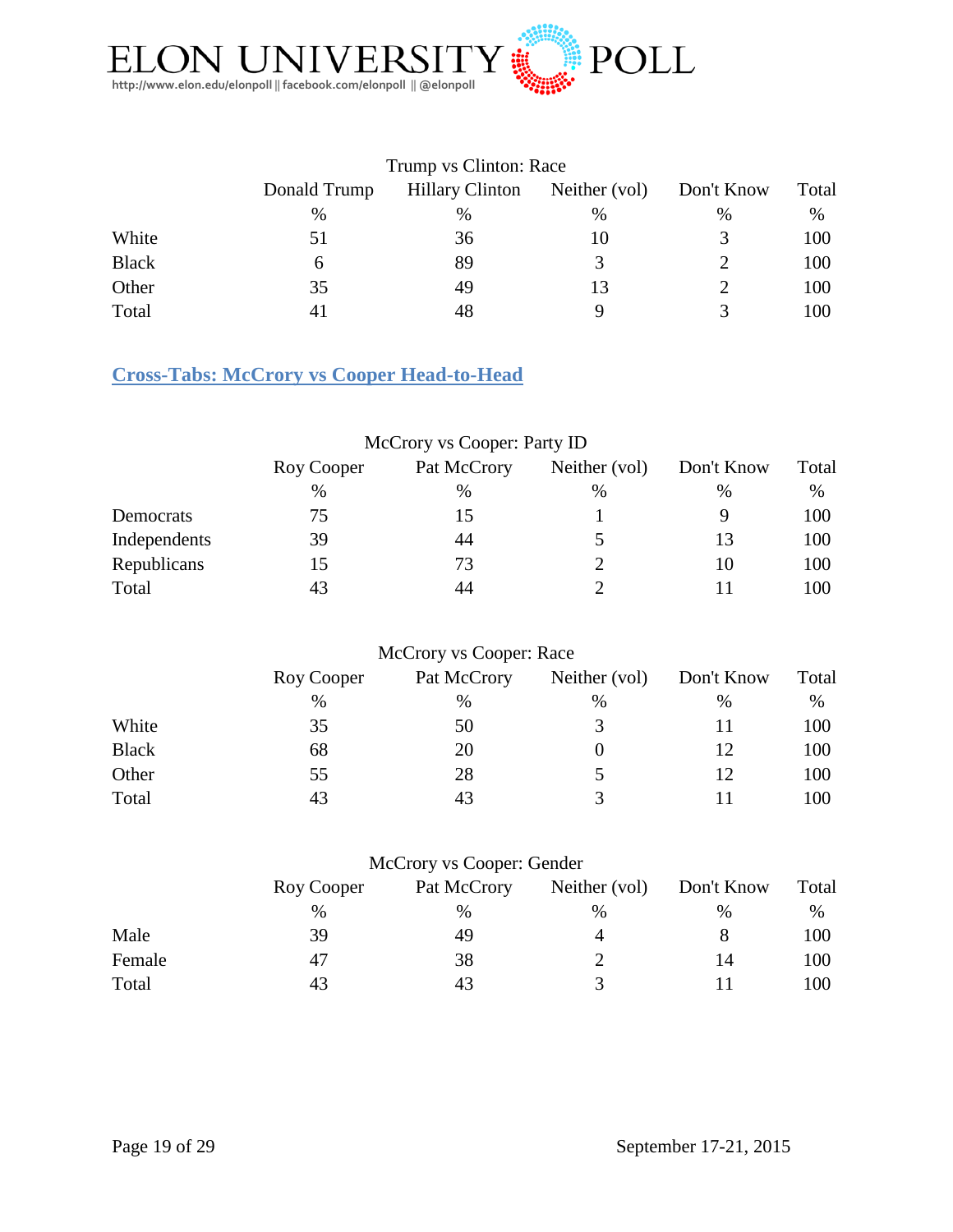

## <span id="page-19-0"></span>**Cross-Tabs: Gay Marriage & Abortion**

|        | <b>Abortion Laws and Gender</b> |      |               |                    |               |  |  |
|--------|---------------------------------|------|---------------|--------------------|---------------|--|--|
|        | About the same                  |      |               |                    |               |  |  |
|        | More Difficult Less Difficult   |      | (volunteered) | Don't Know Refused |               |  |  |
|        | $\%$                            | $\%$ | $\%$          | $\%$               | $\frac{0}{0}$ |  |  |
| Male   | 44                              | 37   |               |                    |               |  |  |
| Female | 46                              | 44   |               |                    |               |  |  |
| Total  | 45                              | 41   |               |                    |               |  |  |

|              |                               |    | <b>Abortion Laws and Party</b><br>About the same |                    |   |
|--------------|-------------------------------|----|--------------------------------------------------|--------------------|---|
|              | More Difficult Less Difficult |    | (volunteered)                                    | Don't Know Refused |   |
|              | %                             | %  | $\%$                                             | %                  | % |
| Democrats    | 24                            | 60 |                                                  | 8                  |   |
| Independents | 41                            | 43 |                                                  | h                  |   |
| Republicans  | 71                            | 20 | 3                                                | h                  |   |
| Total        |                               |    | h                                                |                    |   |

|              |                               |    | <b>Abortion Laws and Race</b> |            |         |
|--------------|-------------------------------|----|-------------------------------|------------|---------|
|              |                               |    | About the same                |            |         |
|              | More Difficult Less Difficult |    | (volunteered)                 | Don't Know | Refused |
|              | $\%$                          | %  | %                             | %          | $\%$    |
| White        | 50                            | 38 | 6                             | 6          |         |
| <b>Black</b> | 31                            | 51 |                               | 9          |         |
| Other        | 40                            | 44 |                               |            |         |
| Total        |                               | 41 | h                             |            |         |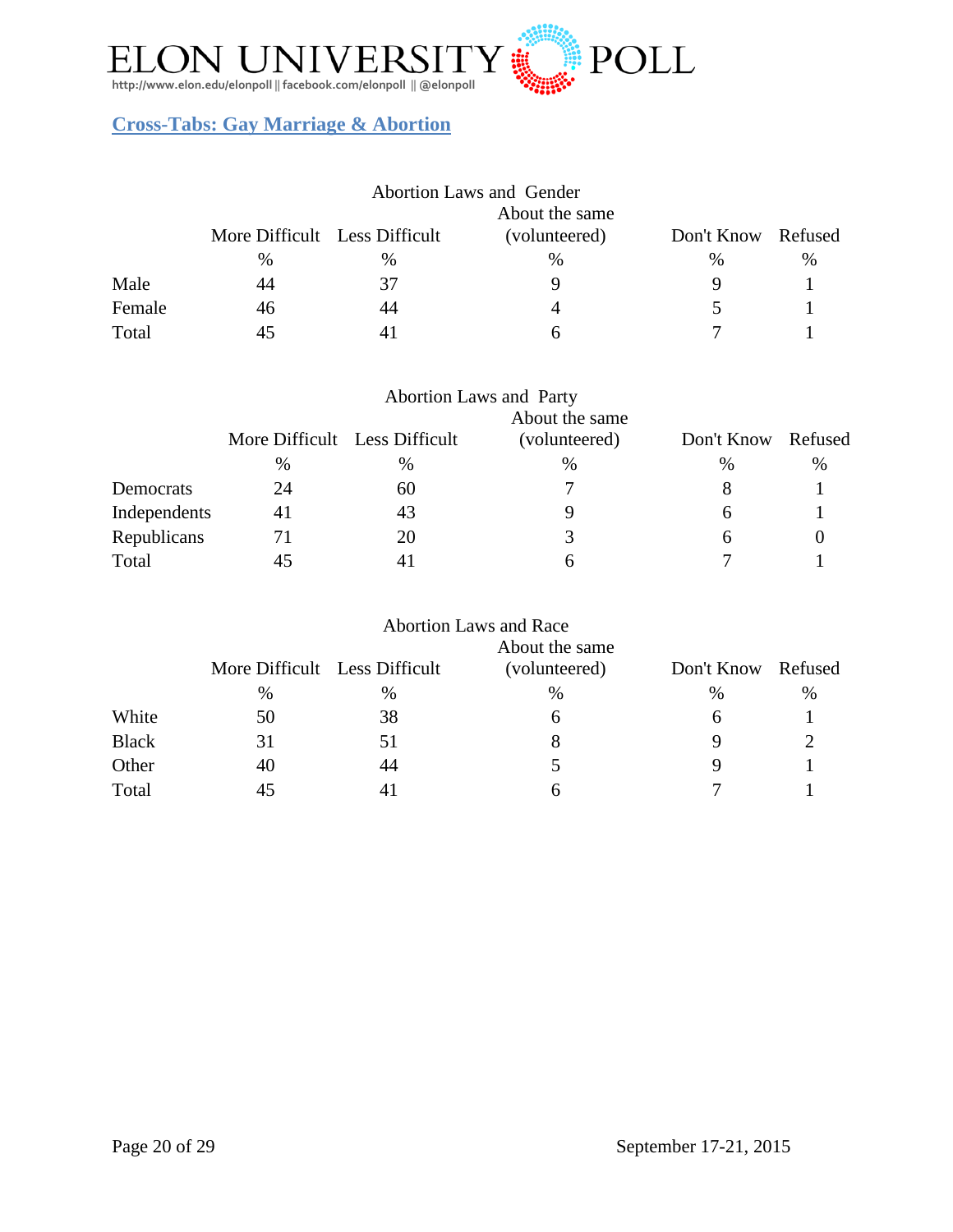

| Support | Oppose | Don't Know / No Opinion | Refused               | Total |
|---------|--------|-------------------------|-----------------------|-------|
| $\%$    | %      | %                       | $\%$                  | %     |
| 44      | 45     | 11                      |                       | 100   |
| 32      | 57     | 10                      |                       | 100   |
| 47      | 31     | 19                      |                       | 100   |
| 4 I     | 47     | 12                      |                       | 100   |
|         |        |                         | Gay Marriage and Race |       |

| Gay Marriage and Gender |
|-------------------------|
|-------------------------|

|        | Support | Oppose | Don't Know / No Opinion | Refused       | Total |
|--------|---------|--------|-------------------------|---------------|-------|
|        | $\%$    | $\%$   | $\%$                    | $\frac{0}{0}$ | %     |
| Male   | 42      | 45     |                         |               | 100   |
| Female | 41      | 48     | 10                      |               | 100   |
| Total  | 41      | 47     |                         |               | 100   |

| Support | Oppose | Don't Know / No Opinion | Refused                   | Total |
|---------|--------|-------------------------|---------------------------|-------|
| %       | $\%$   | $\frac{0}{0}$           | $\frac{0}{0}$             | %     |
| 55      | 36     |                         |                           | 100   |
| 46      | 38     | 16                      |                           | 100   |
| 24      | 66     | 10                      |                           | 100   |
| 42      | 46     | 12                      |                           | 100   |
|         |        |                         | Gay Marriage and Party ID |       |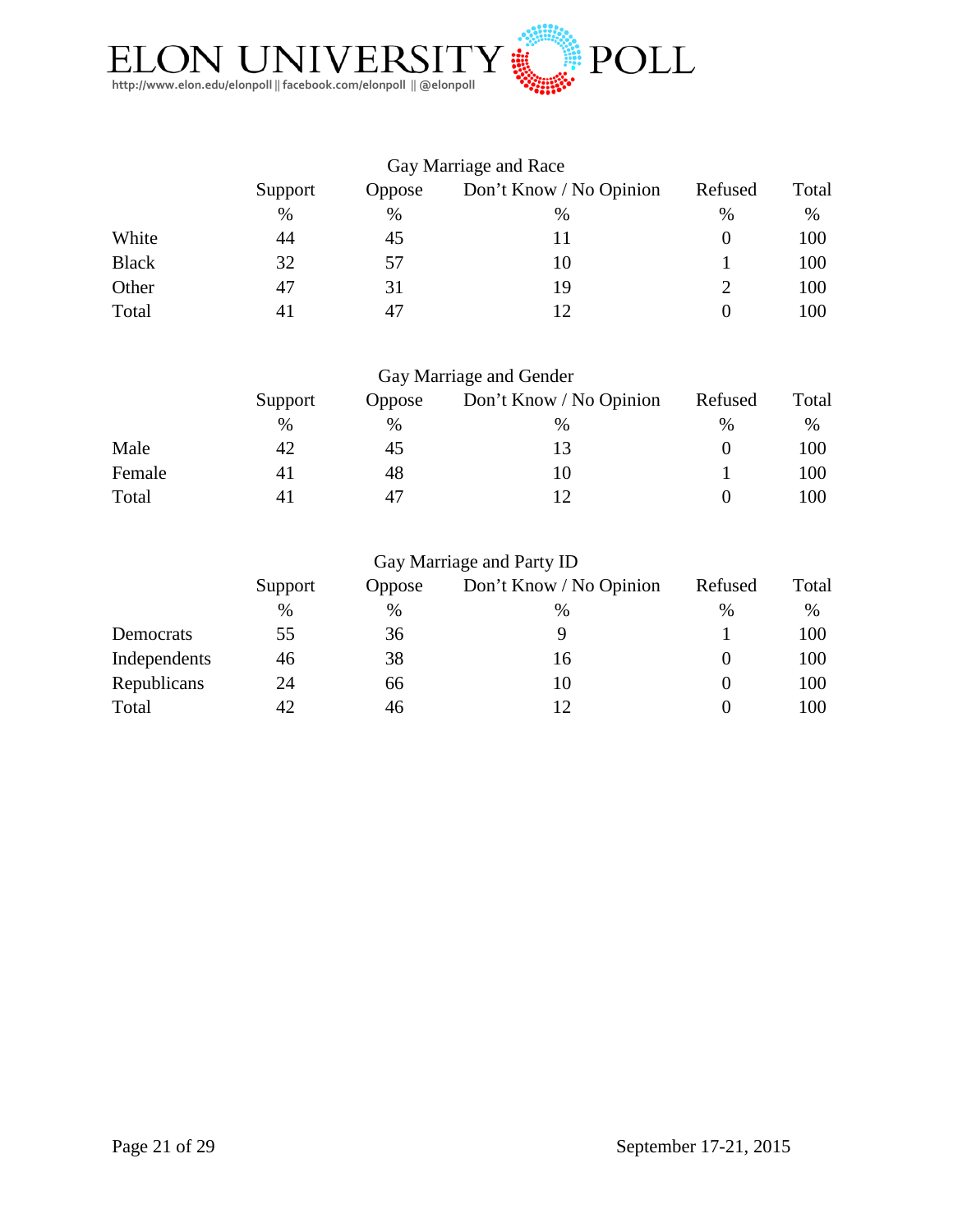

## <span id="page-21-0"></span>**Question Ordering**

|          | Introduction                                                     |
|----------|------------------------------------------------------------------|
| O        |                                                                  |
| $\circ$  |                                                                  |
| $\circ$  |                                                                  |
| Approval |                                                                  |
| $\circ$  |                                                                  |
| $\circ$  |                                                                  |
| O        |                                                                  |
| O        |                                                                  |
| O        |                                                                  |
| $\circ$  |                                                                  |
|          | Partisanship                                                     |
| O        |                                                                  |
| $\circ$  |                                                                  |
|          | 2016 Primary Questions                                           |
| O        |                                                                  |
| O        |                                                                  |
| O        |                                                                  |
| O        |                                                                  |
| O        |                                                                  |
| O        |                                                                  |
| O        | bushclintonWho would your vote for in 2016 - Bush or Clinton     |
| $\circ$  | trumpclintonWho would your vote for in 2016 - Trump or Clinton   |
| O        | carsonclintonWho would your vote for in 2016 - Carson or Clinton |
| O        |                                                                  |
|          | <b>Policy Issues</b>                                             |
| O        |                                                                  |
| O        |                                                                  |
| O        |                                                                  |
| Debate   |                                                                  |
| O        |                                                                  |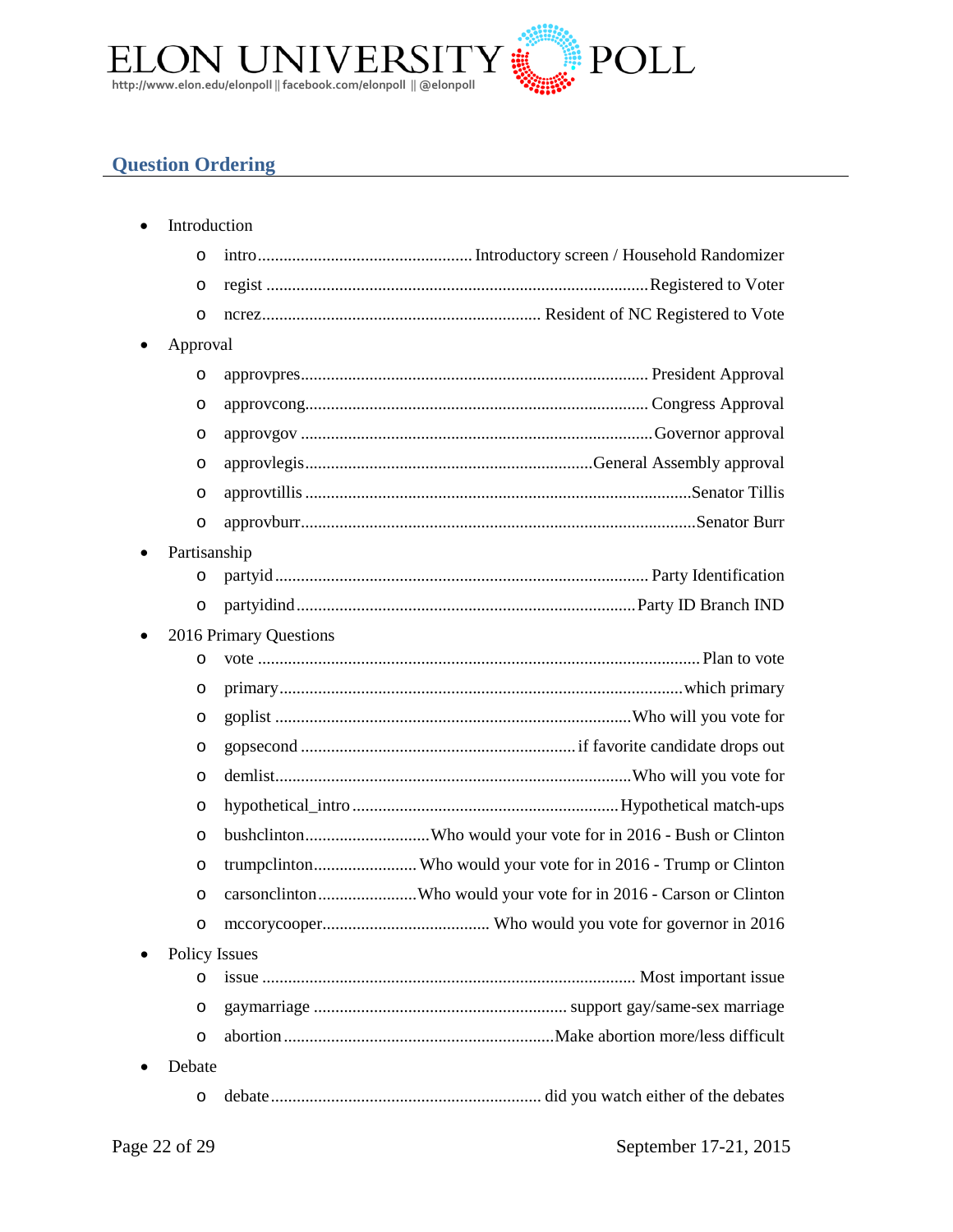

· Ideology

 $\bullet$ 

 $\bullet$ 

| $\circ$        |  |  |
|----------------|--|--|
| $\circ$        |  |  |
| $\circ$        |  |  |
| $\circ$        |  |  |
| $\circ$        |  |  |
| Demographics   |  |  |
| $\circ$        |  |  |
| $\circ$        |  |  |
| $\circ$        |  |  |
| $\circ$        |  |  |
| $\circ$        |  |  |
| $\circ$        |  |  |
| $\circ$        |  |  |
| $\circ$        |  |  |
| $\circ$        |  |  |
| Post-interview |  |  |
| $\circ$        |  |  |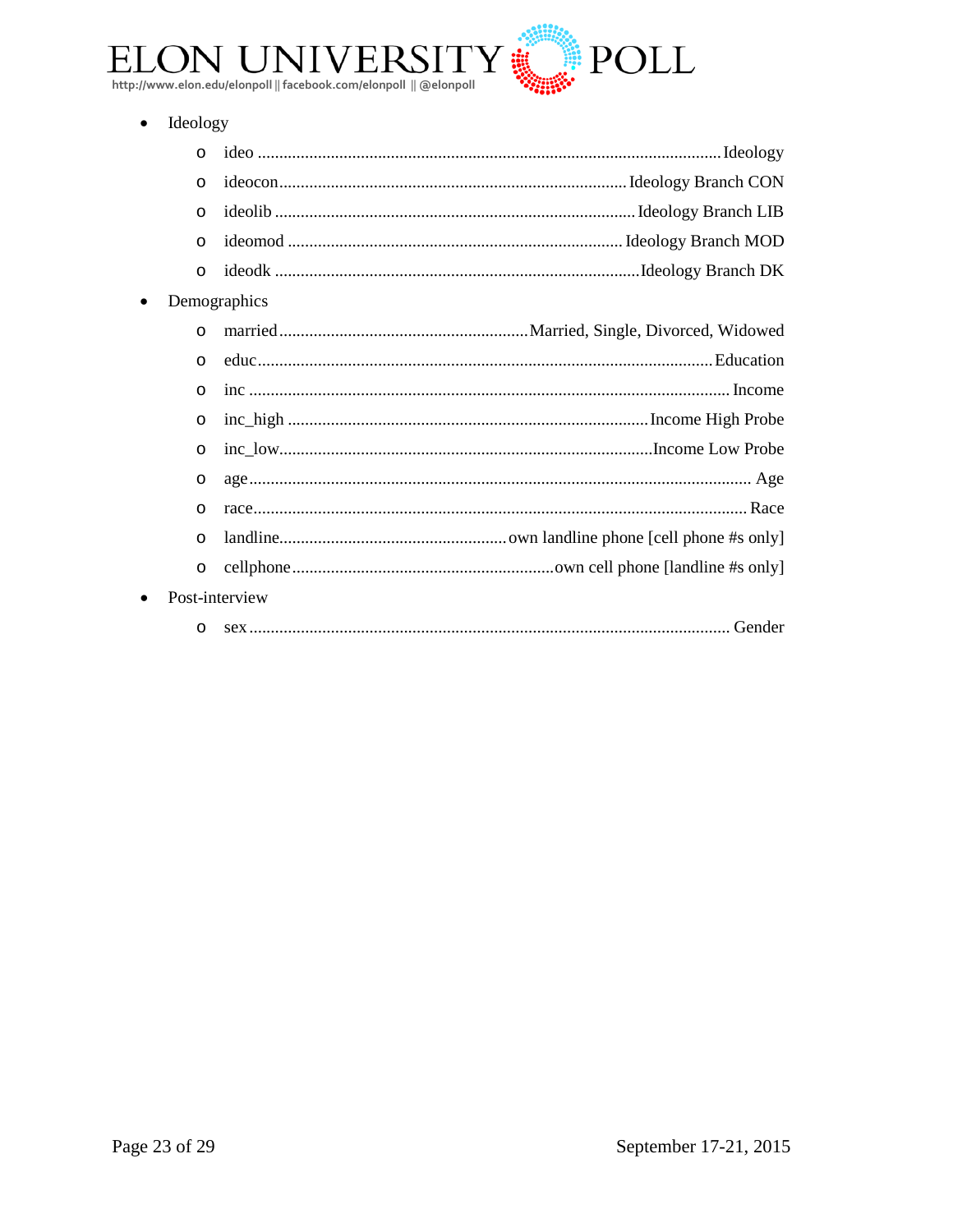

#### <span id="page-23-0"></span>**Methodological Information**

| Mode:                      | Live Interviewer RDD Telephone Interviews<br>(Dual Frame: Cell Phone and Landlines) |
|----------------------------|-------------------------------------------------------------------------------------|
| Population & Sample Area   | North Carolina; Adults, Registered Voters<br>(English Speakers)                     |
| Dates in the field:        | September 17-21, 2015                                                               |
| Sample Size                | 1075 Registered Voters                                                              |
| Margin of Error            | $+/- 2.99$ for Registered Voters                                                    |
| Confidence Level           | 95%                                                                                 |
| <b>Weighting Variables</b> | Age, Race, Gender, & Phone Ownership                                                |

The Elon University Poll uses a stratified random sample of households with telephones and wireless (cell) telephone numbers. Please direct questions about the Elon University Poll's methodology to the Director of the Elon University Poll, Dr. Kenneth Fernandez at 336-278- 6438 or [kfernandez@elon.edu.](mailto:kfernandez@elon.edu)

#### **Procedures Used for Conducting the Poll**

The Elon University Poll uses CATI system software (Computer Assisted Telephone Interviewing) for the administration of surveys. We attempt to reach each working telephone number in the sample up to five times. We only interview residents of North Carolina who are over 18. The Elon University Poll conducted the survey in English. Live interviewers called from 4:30 pm to 9:30 pm Thursday 9/17 and Monday 9/21; 3:00 pm to 8:00 pm on Friday 9/18; and 11:00 am to 7:00 pm on Saturday 9/19 and Sunday 9/20.

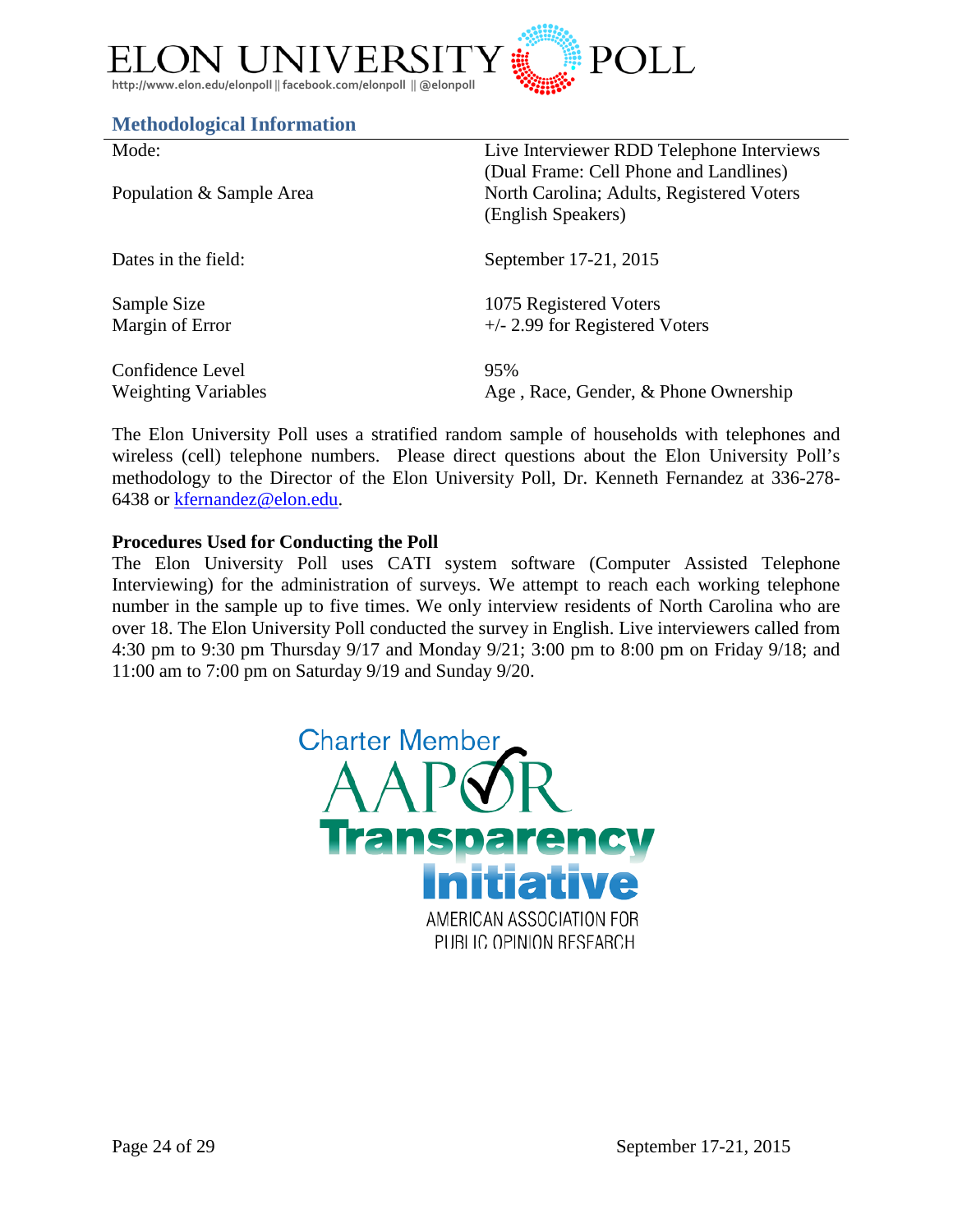

#### **Additional Methodological Decisions**

#### Branching Questions

For many questions with multiple response options, we program our surveys to branch into a secondary probing question.

#### "Don't Know" & "Refused" Response Options

All questions include an option for respondents to volunteer "don't know" or to refuse. In the vast majority of questions, interviewers do not prompt "don't know" responses.

#### Weighting and Design Effects

We typically weight results from the Elon University Poll on multiple demographic characteristics: race, gender, phone use/type and age. Weighting rarely leads to substantial changes in results. We use iterative raking, adjusting one dimension at a time. The standard error of an estimate for a simple random sample is different from the standard error of an estimate based on a weighted sample. This is referred to as a design effect. For example the overall design effect for the final weights for the sample of *Adult Residents of North Carolina* was 1.15. So an adjusted margin of error for that sample that takes into account the design effect of a survey would be  $+/- 3.44$  instead of  $+/- 2.99$ .

#### Within Household Randomization

For landlines, we use the common "oldest-youngest" technique to ensure within household randomization. We assume cellphones belong to an individual rather than a household. Thus, we do not conduct within-household randomization within our cellphone sample.

#### Completion Criteria

An interview is a complete only if a respondent progresses through the entire survey. Respondents who hang up before completing the last question or who refuse to more than 10 % of the questions are incompletes.

#### Support for Transparency

The Elon University Poll supports transparency in survey research and is a charter member of the American Association for Public Opinion Research Transparency Initiative, which is a program promoting openness and transparency about survey research methods and operations among survey research professionals and the industry. All information about the Elon University Poll that we released to the public conforms to reporting conventions recommended by the American Association for Public Opinion Research and the National Council on Public Polls.

#### Question Construction and Question Order

In releasing survey results, the Elon University Poll provides the questions as worded and the order in which respondents receive these questions. In some cases question ordering rotates to avoid biases. In an effort to provide neutral, non-biased questions, we attempt to observe conventional question wording and question order protocols in all of our polls. In order to avoid recency or primacy effects, we randomize candidate names and directional response options (e.g. support / oppose) within the text of each question. We pretest every questionnaire multiple times before entering the field.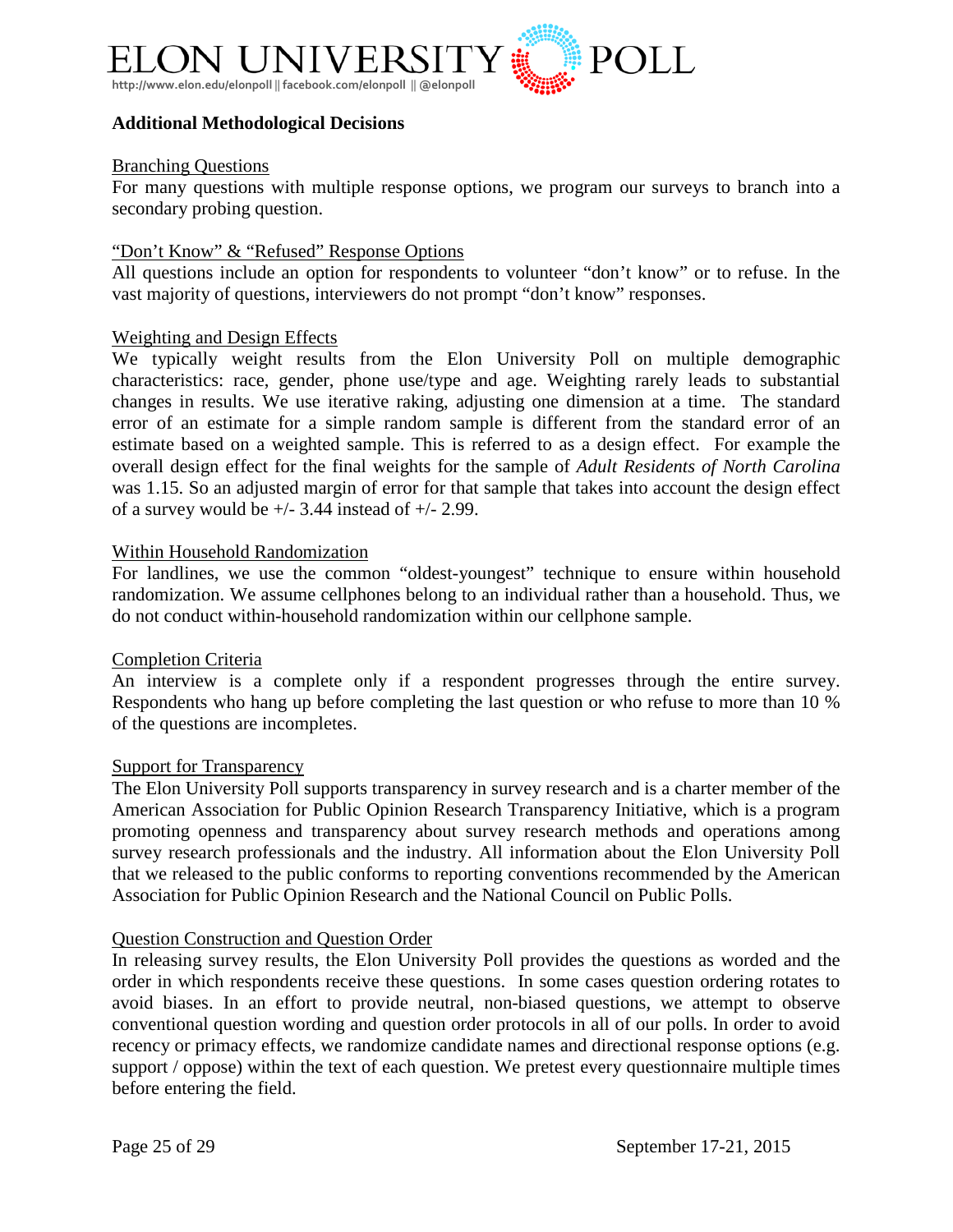

#### **Sampling**

Survey Sampling International, LLC, provide samples of telephone numbers. To equalize the probability of telephone selection, sample telephone numbers are systematically stratified according to subpopulation strata (e.g., a zip code, a county, etc.), which yields a sample from telephone exchanges in proportion to each exchange's share of telephone households in the population of interest. Estimates of telephone households in the population of interest are generally obtained from several databases. Samples of household telephone numbers are distributed across all eligible blocks of numbers in proportion to the density of listed households assigned in the population of interest according to a specified subpopulation stratum. Upon determining the projected (or preferred) sample size, a sampling interval is calculated by summing the number of listed residential numbers in each eligible block within the population of interest and dividing that sum by the number of sampling points assigned to the population. From a random start between zero and the sampling interval, blocks are selected systematically in proportion to the density of listed household "working blocks."

A block (also known as a bank) is a set of contiguous numbers identified by the first two digits of the last four digits of a telephone number. A working block contains three or more working telephone numbers. Exchanges are assigned to a population on the basis of all eligible blocks in proportion to the density of working telephone households. Once each population's proportion of telephone households is determined, then a sampling interval, based on that proportion, is calculated and specific exchanges and numbers are randomly selected.

The wireless component of the study sample starts with determining which area code-exchange combinations in North Carolina are included in the wireless or shared Telcordia types. Similar to the process for selecting household telephone numbers, wireless numbers involve a multi-step process in which blocks of numbers are determined for each area code-exchange combination in the Telcordia types. From a random start within the first sampling interval, a systematic nth selection of each block of numbers is performed and a two-digit random number between 00 and 99 is appended to each selected nth block stem. The intent is to provide a stratification that will yield a sample that is representative both geographically and by large and small carrier. From these, a random sample is generated.

Because exchanges and numbers are randomly selected, unlisted as well as listed numbers are included in the sample. Thus, the sample of numbers generated for the population of interest constitutes a random sample of telephone households and wireless numbers of the population.

#### **Frequently Asked Questions about our Methodology**

- 1. *Who pays for the Elon University Poll?* Elon University fully funds the Elon University Poll.
- 2. *Does the Elon University Poll favor a certain party?* The Elon University Poll is an academic, non-partisan survey. We do not engage or work with any political candidates or parties. We employ best practices to ensure the results are not biased.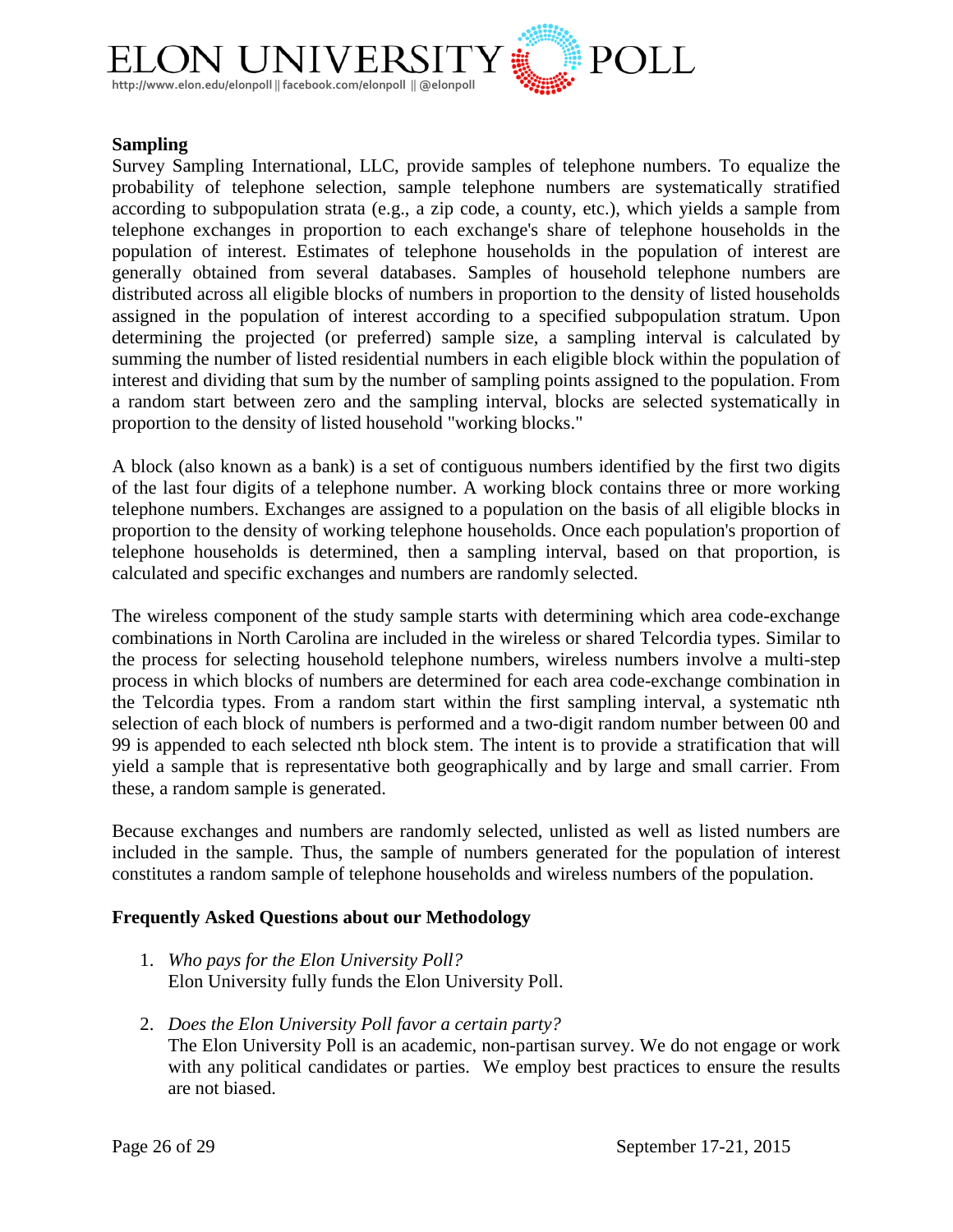

- 3. *Where do you get your numbers?* We obtain samples of randomized phone numbers from Survey Sample International.
- 4. *How many times do you call a number before giving up?* We will attempt to call each working number up to five times before removing it from the sample.
- 5. *Do you call both cell phones and land lines?* Yes. We use a mixed sample of both cell phones and landlines. We weight on phone ownership to adjust for the higher probability of selection of those who own both cell phones and landline phones.
- 6. *Do you report non-response rates?*

Yes. We report non-response rates based on AAPOR guidelines. The response rate for the September 2015 poll was 14.2% which approximates the national average response rates of other high quality survey organizations. The response rate is calculated using the American Association of Public Opinion Research (AAPOR) formula RR4.

7. *Do you weight the data?*

Yes. We apply weights to the data. An iterative proportional fitting algorithm generates weights based on Census and CDC population parameters of residents in North Carolina. Registered voter screens sometimes cause final weighted variables to not match those parameters exactly- which is intended.

8. *Do you randomize response options?*

Yes. We rotate the order of candidate names in all applicable questions. We also rotate order of text for other questions, such as those that include response options such as "more" and "less." Furthermore, we rotate the order of some questions themselves if we suspect the order of a question could bias results.

#### 9. *Do you conduct within-household randomization?*

Yes. For landlines, we use the common "oldest-youngest" rotation to ensure within household randomization. We assume cellphones belong to an individual rather than a household. Thus, we do not conduct within-household randomization within our cellphone sample.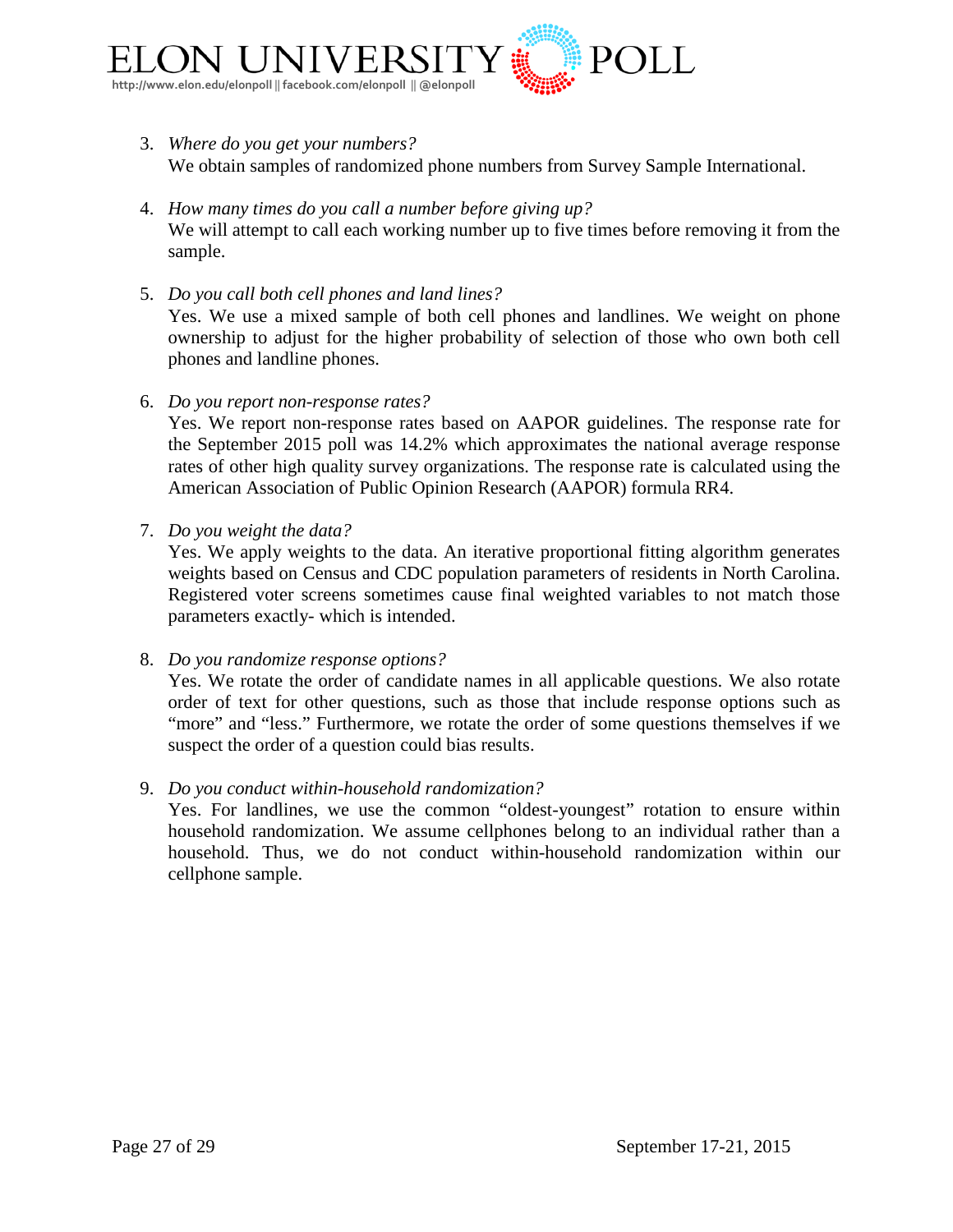

#### <span id="page-27-0"></span>**The Elon University Poll Team**

- [Dr. Kenneth Fernandez](http://www.elon.edu/directories/profile/?user=kfernandez) is the Director of the Elon University Poll. Dr. Fernandez holds a Ph.D. in Political Science from University of California – Riverside. Dr. Fernandez is Assistant Professor of Political Science at Elon University. He has published numerous articles in peer-reviewed social science journals.
- [Dr. Jason Husser](http://www.elon.edu/directories/profile/?user=jhusser) is the Assistant director. Dr. Husser is also Assistant Professor of Political Science at Elon University and Faculty Fellow for Civic Engagement. Dr. Husser holds a Ph.D. in Political Science from Vanderbilt University.
- Daniel Anderson is Vice President of Elon University Communications. Eric Townsend is Director of the Elon University News Bureau. Both work very closely with the directors in communicating results of the poll.

Faculty members in the Department of Political Science are also involved in advising the directors. The poll operates under the auspices of the College of Arts and Sciences at Elon University, led by Interim Dean Gabie Smith.

The Elon University administration, led by Dr. Leo Lambert, president of the university, fully supports the Elon University Poll as part of its service commitment to state, regional, and national constituents. Elon University fully funds the Elon University Poll. Because of this generous support, the Elon University poll does not engage in any contract work. This permits the Elon University Poll to operate as a neutral, non-biased, non-partisan resource.

Elon University students administer the survey as part of the University's commitment to civic engagement and experiential learning where "students learn through doing." Student interviewers receive extensive training prior to engaging in interviewing. A team of student supervisors assists the directors with quality control and monitoring.

Fernandez



Husser